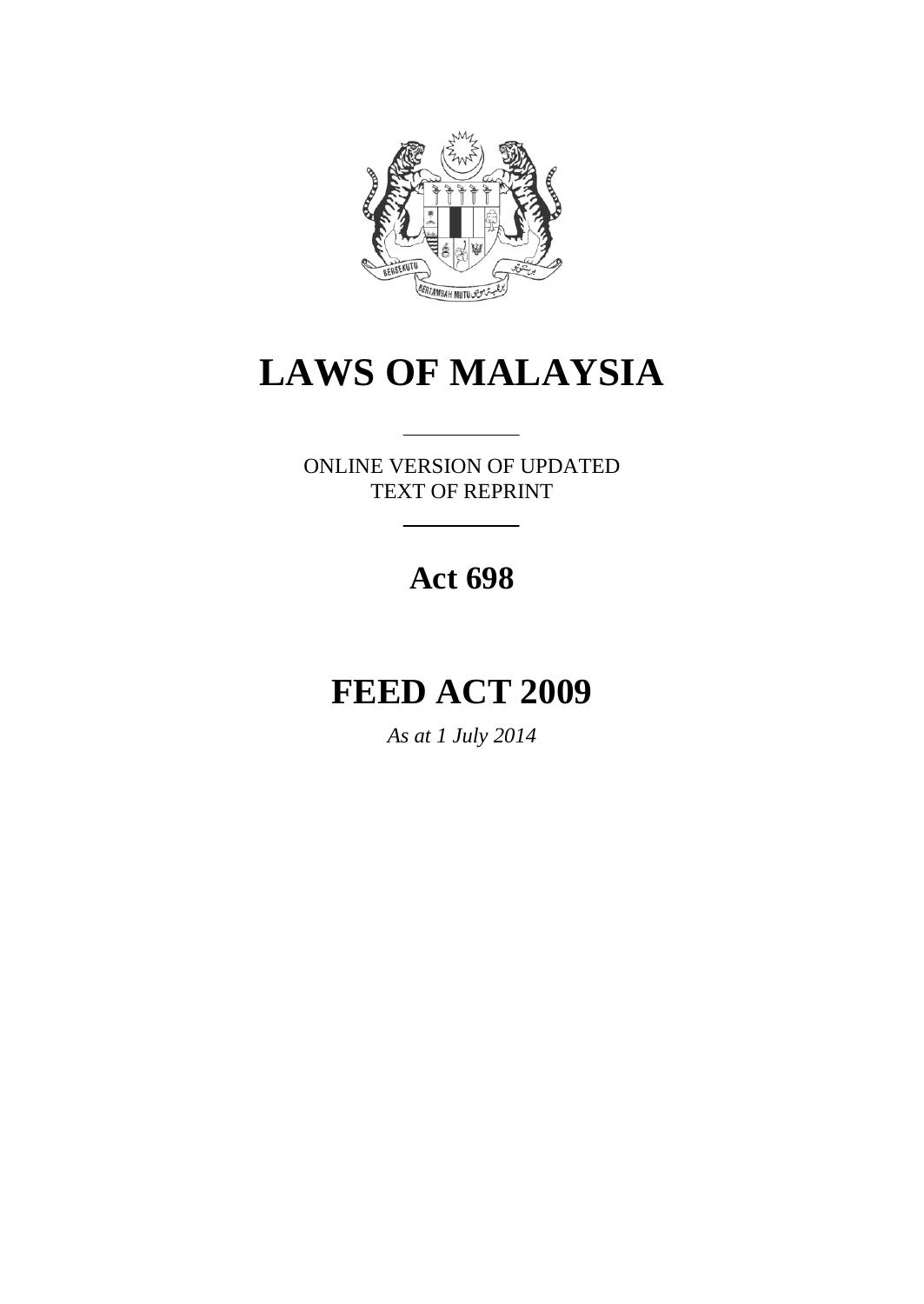# **FEED ACT 2009**

| Date of Royal Assent<br>$\cdots$          | $\cdots$ | $\cdots$ | 19 August 2009   |
|-------------------------------------------|----------|----------|------------------|
| Date of publication in the <i>Gazette</i> | $\cdots$ | $\ddots$ | 3 September 2009 |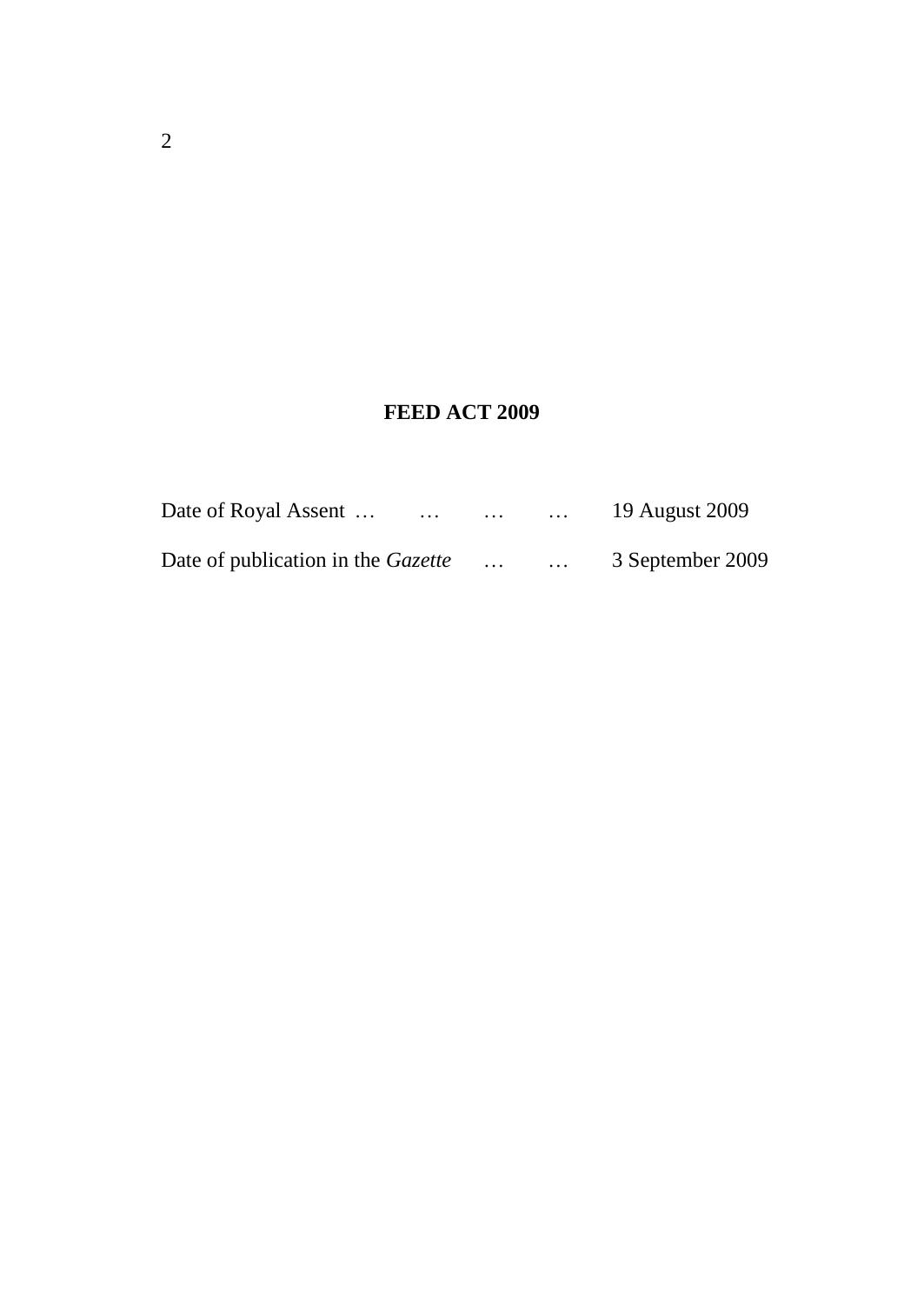## **LAWS OF MALAYSIA**

#### **Act 698**

## **FEED ACT 2009**

#### ARRANGEMENT OF SECTIONS

#### PART I

#### PRELIMINARY

Section

- 1. Short title, application and commencement
- 2. Interpretation

#### PART II

#### THE FEED BOARD

- 3. Establishment of the Feed Board
- 4. Functions and powers of the Board
- 5. Committees
- 6. Delegation of functions and powers of the Board
- 7. Power of Minister to give directions
- 8. Meetings of the Board

#### PART III

#### LICENSING

- 9. Prohibition on importation of feed and feed additive
- 10. Application and issuance of licence
- 11. Refusal to issue licence
- 12. Renewal of licence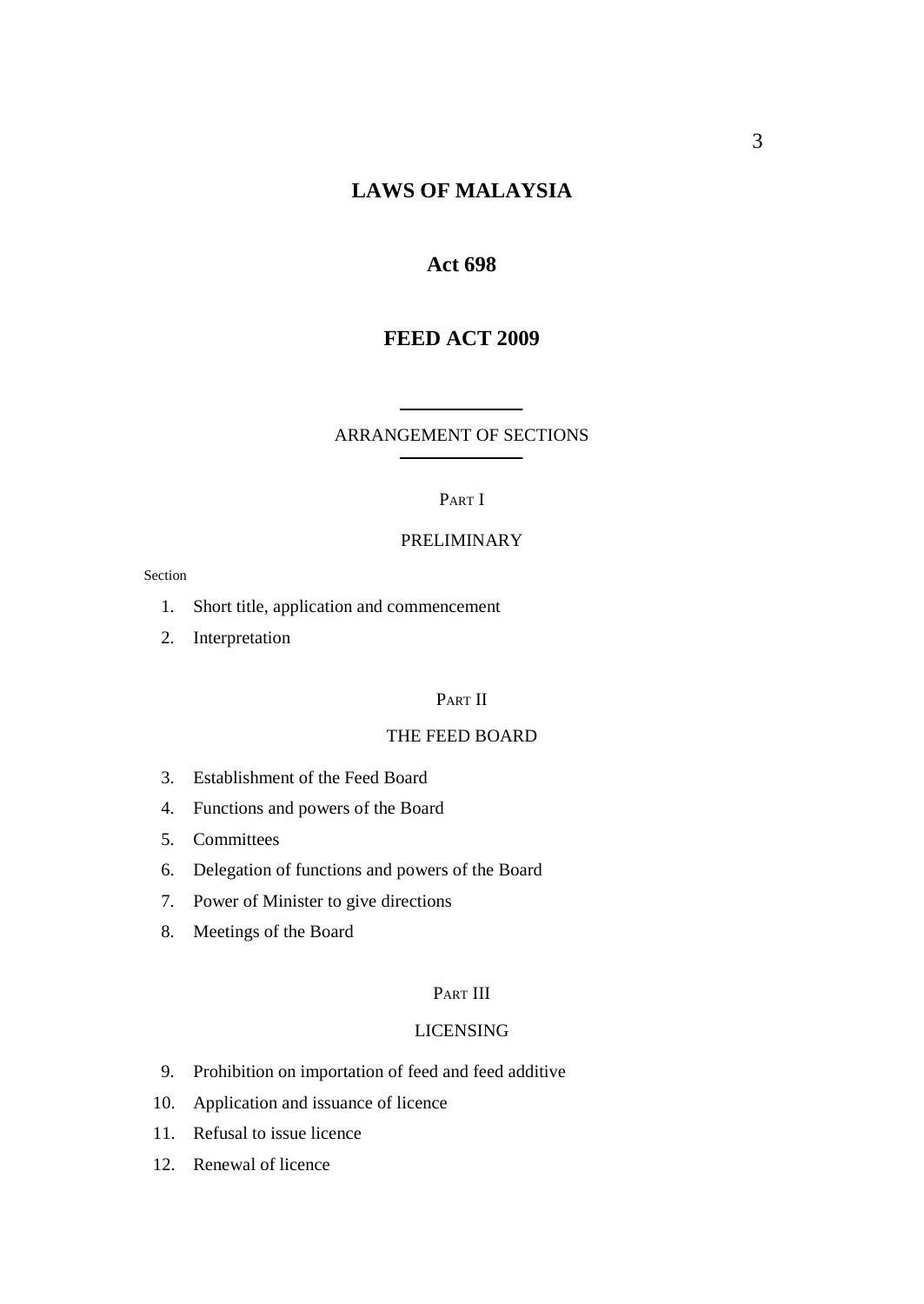Section

- 13. Licence not transferable
- 14. Suspension or revocation of licence
- 15. Appeal to Minister
- 16. Power of court to order revocation of licence

#### PART IV

#### FEED SPECIFICATIONS AND CONDITIONS FOR PROPER KEEPING, STORING, PACKAGING, LABELLING AND TRANSPORTING

- 17. Compliance with specifications
- 18. Compliance with conditions for proper keeping, storing, packaging, labelling and transporting

#### PART V

#### CONTROL OF USE OF ANTIBIOTICS, HORMONES AND OTHER CHEMICALS

- 19. Manner and levels of inclusion
- 20. Possession of feed or feed additive containing antibiotics, *etc*.

#### PART VI

#### ENFORCEMENT

- 21. Authorized officer
- 22. Authority card
- 23. Power of arrest
- 24. Search and seizure with warrant
- 25. Search and seizure without warrant
- 26. Power to enter premises
- 27. Access to computerized data
- 28. Power to stop, search and seize conveyances
- 29. List of things seized
- 30. Power of investigation
- 31. Authorized officer may seek assistance to examine things relating to offence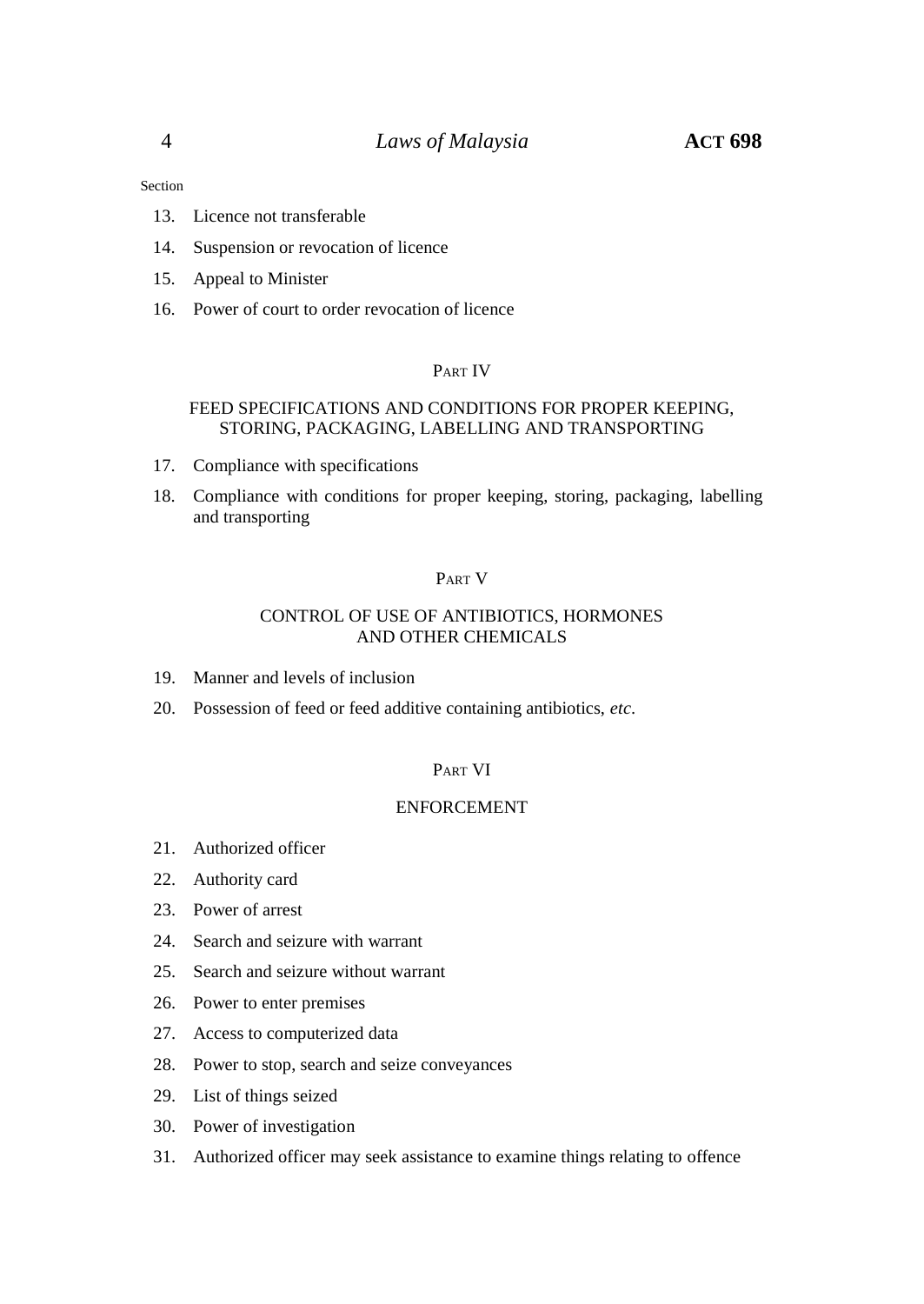Section

- 32. Power to take sample
- 33. Designation of laboratories
- 34. Appointment of analysts
- 35. Certificate of analysis
- 36. Examination or testing of seized feed or feed additive
- 37. No costs or damages arising from seizure to be recoverable
- 38. Power of the Board to require information on feed or feed additive
- 39. Release or disposal of feed, feed additive, *etc*.
- 40. Forfeiture or release of feed, *etc.* seized

#### PART VII

#### GENERAL

- 41. Offence by partner, agent or servant
- 42. Offence by body corporate
- 43. Failure to comply with lawful order
- 44. Information and informer not to be disclosed
- 45. Protection against legal proceedings
- 46. Compounding of offences
- 47. Giving or making false information or statement
- 48. Interference with official marks
- 49. Obstruction of authorized officers in the execution of their duties
- 50. Secrecy
- 51. Jurisdiction to try offences
- 52. Prosecution
- 53. Power to make regulations
- 54. Transitional provisions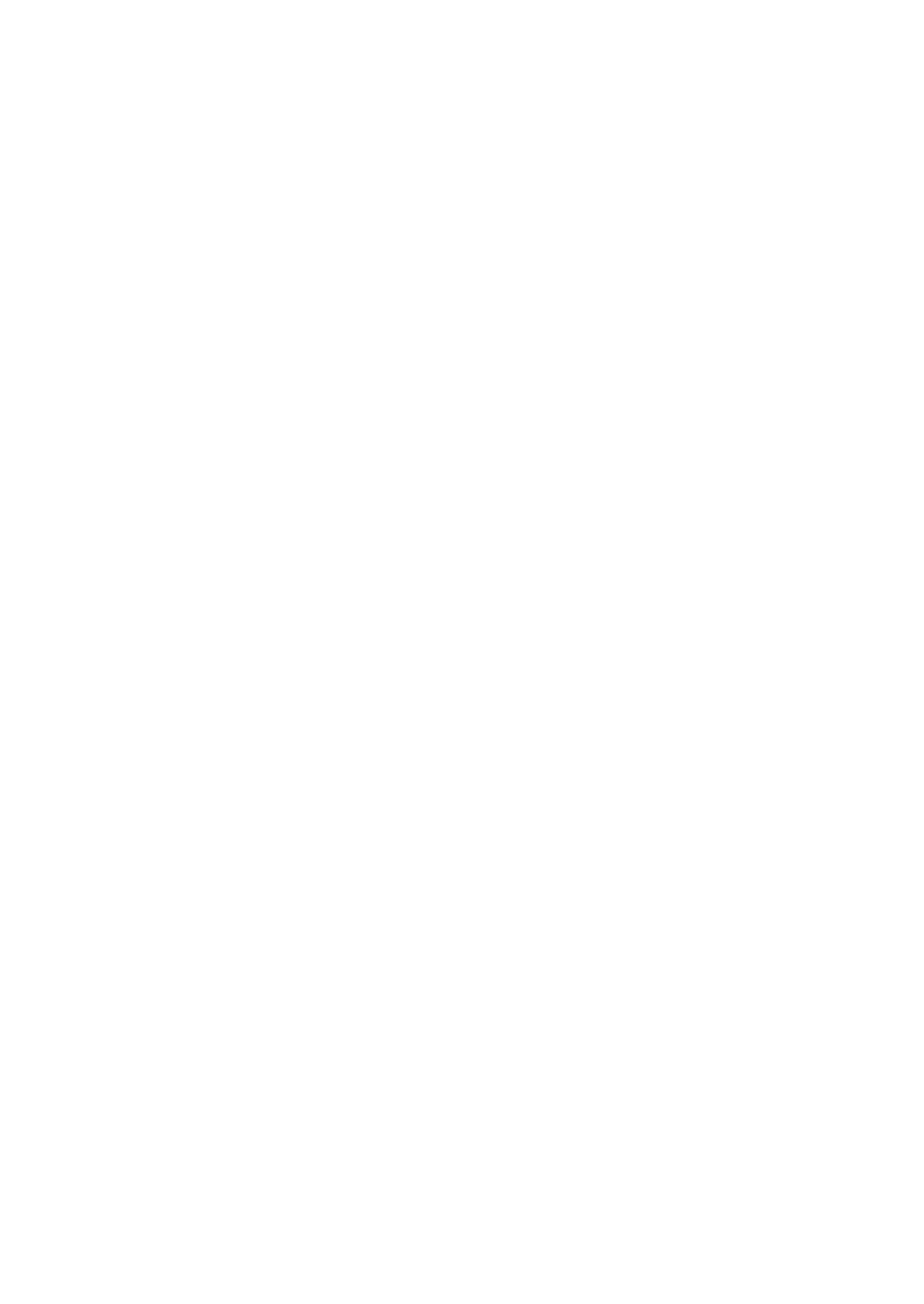#### **LAWS OF MALAYSIA**

#### **Act 698**

#### **FEED ACT 2009**

An Act to establish the Feed Board, to regulate feed quality by controlling the importation, manufacture, sale and use of feed and feed additive, to ensure that feed satisfies nutritional requirement of animals, is not harmful to animals and is not contaminated so that animals and animal products are safe for human consumption and other usage, and for other matters incidental thereto.

[*1 January 2010, P.U. (B) 580/2009*]

#### **ENACTED** by the Parliament of Malaysia as follows:

#### PART I

#### PRELIMINARY

## **Short title, application and commencement**

**1.** (1) This Act may be cited as the Feed Act 2009.

(2) This Act applies only to Peninsular Malaysia and the Federal Territory of Labuan.

(3) This Act comes into operation on a date to be appointed by the Minister by notification in the *Gazette*, and the Minister may appoint different dates for the coming into operation of different provisions of this Act.

#### **Interpretation**

**2.** In this Act, unless the context otherwise requires―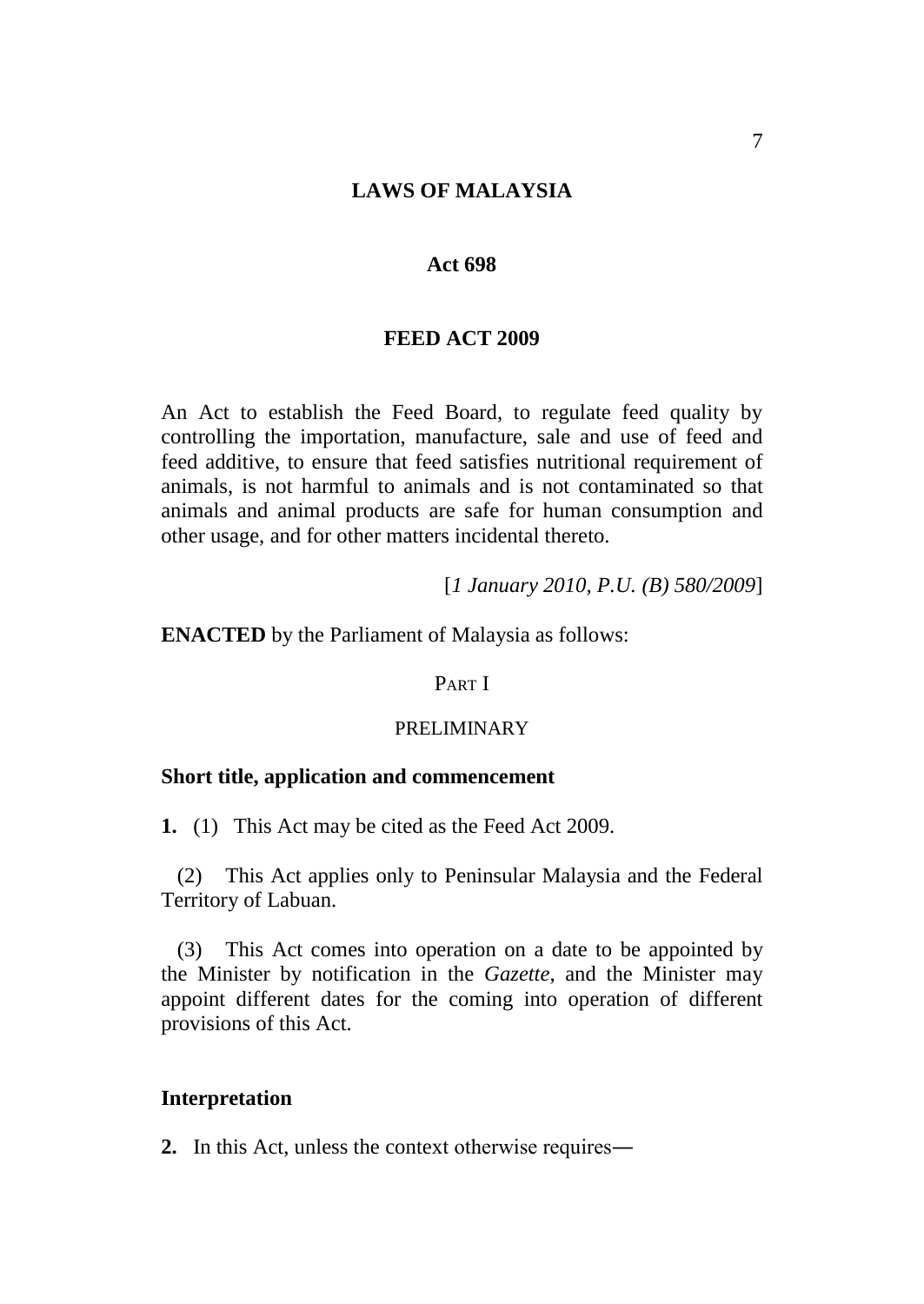"antibiotic" means a substance produced by a microorganism or any other product produced wholly or partially by chemical synthesis and which in low concentration inhibits the growth of or kills micro-organisms, and used for the purpose of growth stimulation and prevention of diseases;

"chemical" includes an antioxidant, preservative, binding agent, colouring substance, flavouring agent and non-antibiotic medicament;

"feed additive" means any added ingredient including microorganism and enzyme not normally consumed as feed by itself, whether or not it has nutritive value, which affects the characteristics of feed or animal products;

"package" means anything in which or by which any feed or feed additive is encased, covered, closed or contained;

"prescribed" means prescribed by the Minister by order or regulations made under this Act;

"animal" means―

- *(a)* any mammal other than human;
- *(b)* any aquatic animal and includes fish, mollusc and crustacea;
- *(c)* any amphibian;
- *(d)* any reptile;
- *(e)* any bird and includes chicken, duck, quail and ostrich; and
- *(f)* any insect,

kept in captivity or under control for any purpose of human usage;

"hormone" means a chemical substance derived from an endocrine gland or through synthetic processing that has a specific effect on tissues;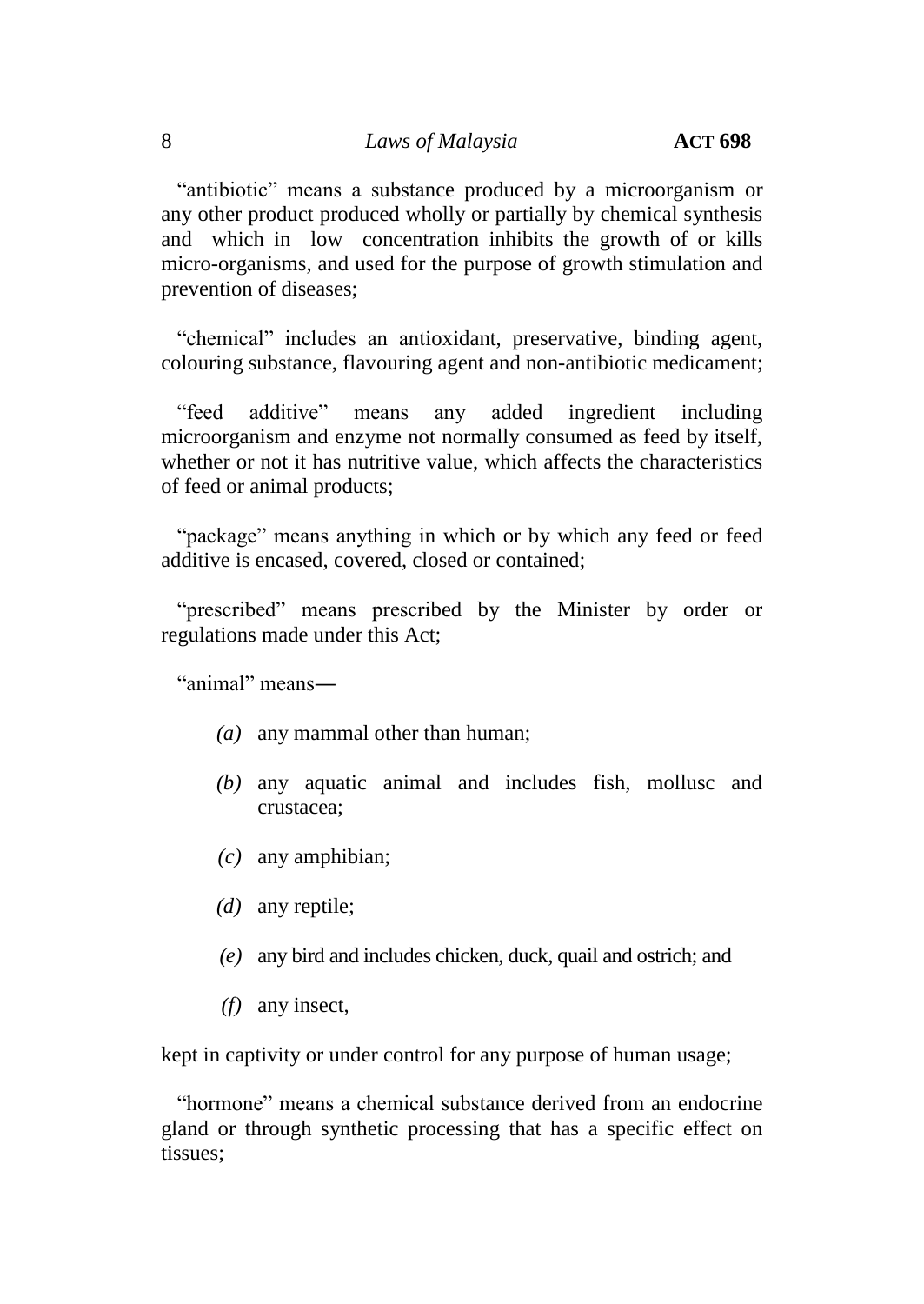"analyst" means a qualified person appointed by the Minister under section 34;

"label" means any written, printed or graphic matter describing the contents of any feed on the package or otherwise on the feed, or accompanying the feed;

"Board" means the Feed Board established under section 3;

"feed" means any single or multiple material whether processed, semi-processed or raw, which is intended to be fed to animals;

"Minister" means the Minister charged with the responsibility for agriculture and agro-based industry;

"authorized officer" means a public officer authorized by the Minister under section 21;

"manufacture" in relation to feed, means to formulate, prepare, compound, mix, make, pack, label or to treat the feed with a view to its sale or for own use but does not include a *bona fide* research or experiment relating to feed and any action forming part of or incidental to such research or experiment;

"conveyance" means any vehicle, vessel, ship, aircraft or any other mode of transport whether by air, sea or land;

"sale" includes barter or supply under integrated contract farming arrangement.

#### PART II

#### THE FEED BOARD

## **Establishment of the Feed Board**

**3.** (1) A body to be known as the Feed Board shall be established and shall consist of the following members: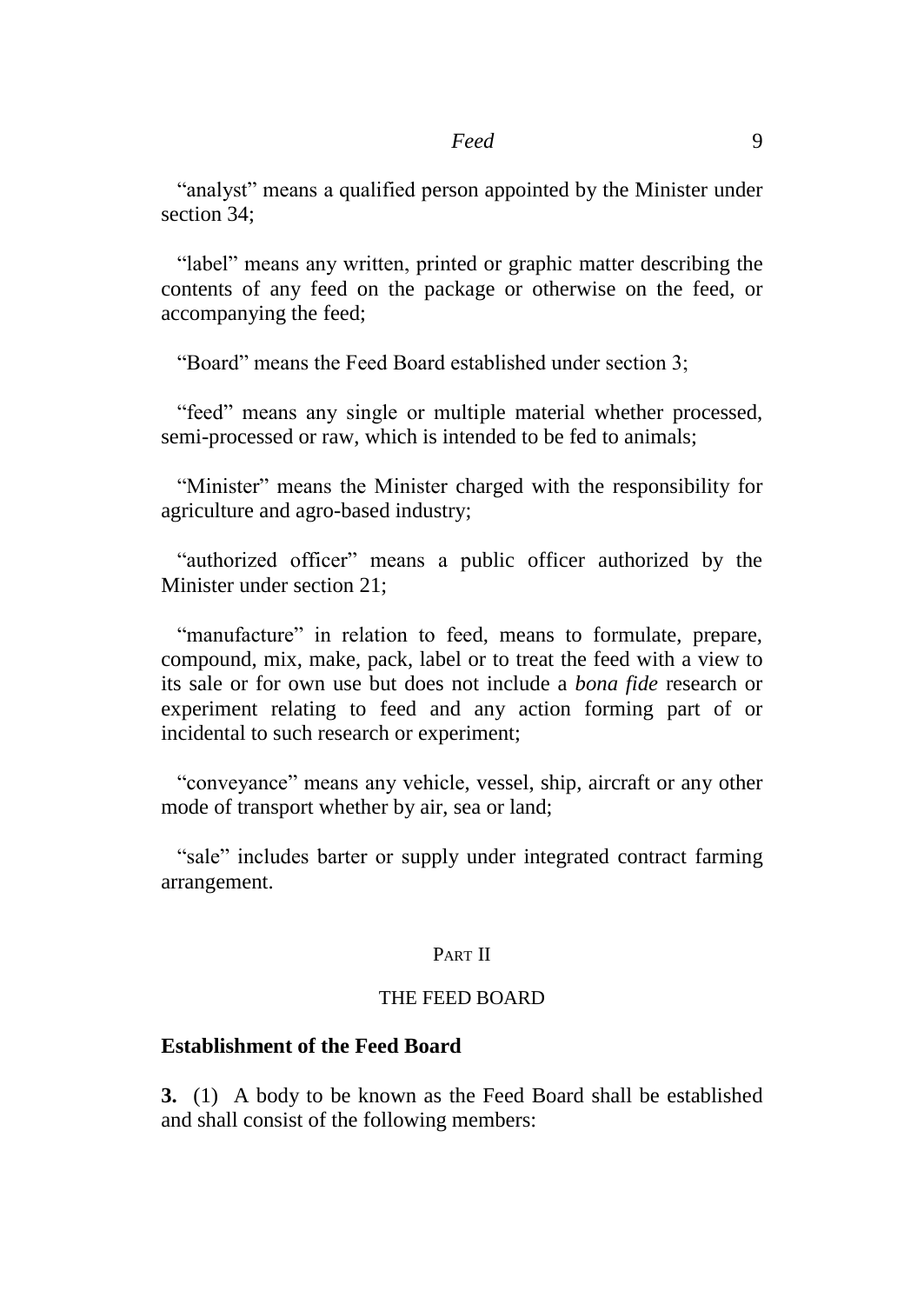- *(a)* the Director General of Veterinary Services, who shall be the Chairman;
- *(b)* a senior officer of the Ministry of Agriculture and Agro- Based Industry appointed by the Minister;
- *(c)* a senior officer of the Department of Agriculture appointed by the Minister;
- *(d)* a senior officer of the Department of Fisheries appointed by the Minister;
- *(e)* a senior officer of the Department of Veterinary Services appointed by the Minister;
- *(f)* a senior officer of the National Fisheries Development Authority appointed by the Minister;
- *(g)* the Director of Pharmaceutical Services, Ministry of Health, or his representative;
- *(h)* the Director of Food Safety and Quality Division, Ministry of Health, or his representative;
- *(i)* a senior officer of the Malaysian Agricultural Research and Development Institute appointed by the Minister;
- *(j)* the Director General of the Department of Chemistry Malaysia, or his representative;
- *(k)* a senior officer from an institution of higher learning appointed by the Minister;
- *(l)* the Director General of the Department of Standards, or his representative;
- *(m)* the Director of the Department of Veterinary Services and Animal Industry Sabah, who shall be an ex-officio member; and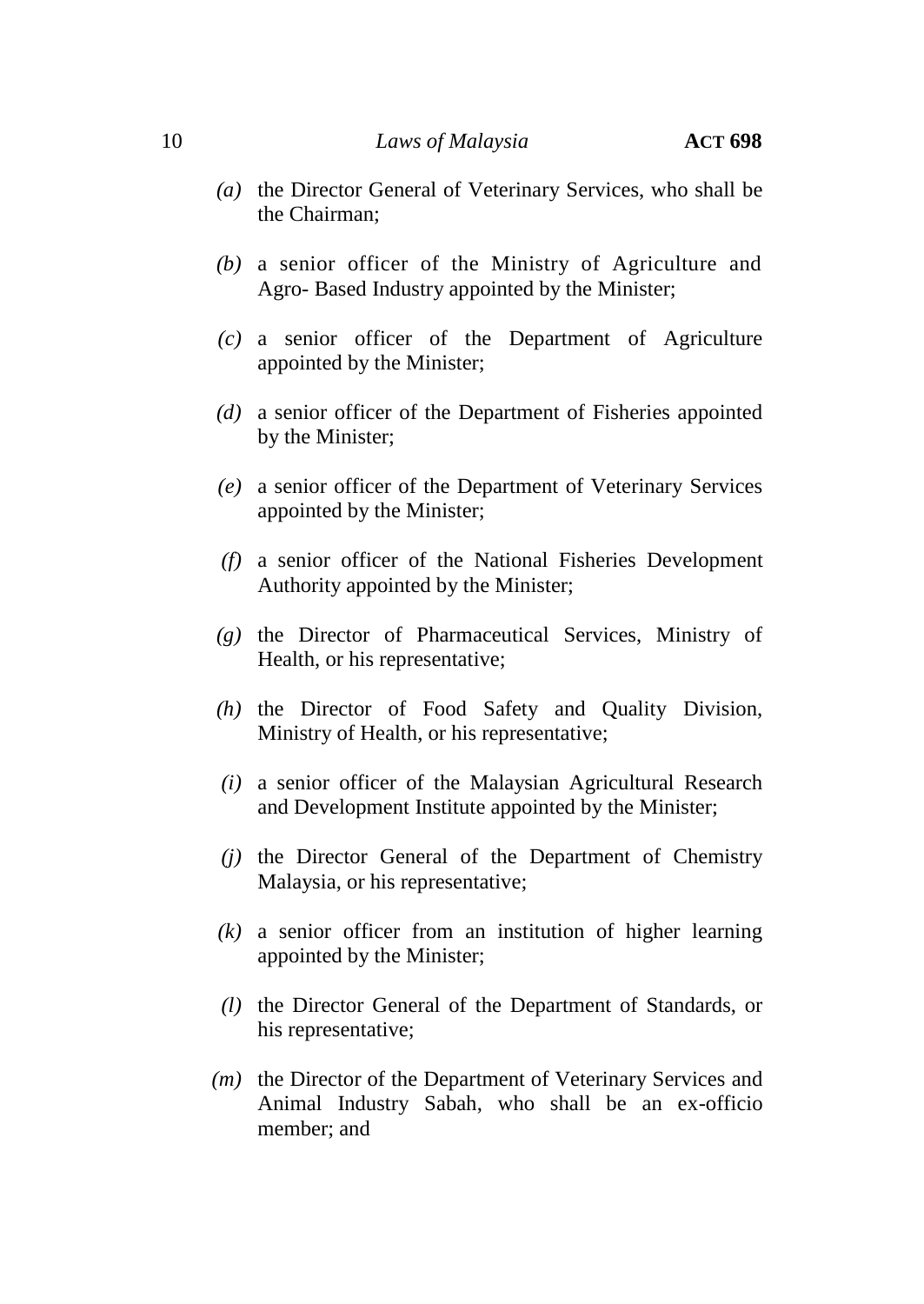*(n)* the Senior Assistant Director of Veterinary of the Department of Agriculture Sarawak, who shall be an ex-officio member.

(2) The Minister shall appoint a senior officer of the Department of Veterinary Services to be the Secretary to the Board.

(3) Subject to such conditions as may be specified in his instrument of appointment, a member of the Board appointed by the Minister shall, unless he sooner resigns or vacates his office or his appointment is sooner revoked, hold office for a term not exceeding three years and such member is eligible for reappointment.

(4) The Minister may, in respect of each member appointed by him, appoint an alternate member to attend, in place of that member, meetings of the Board in the event that member is for any reason unable to attend.

(5) When attending meetings of the Board, an alternate member shall, for all purposes, be deemed to be a member of the Board.

#### **Functions and powers of the Board**

- **4.** (1) The functions of the Board shall be as follows:
	- *(a)* to administer, enforce and ensure the effective implementation of this Act;
	- *(b)* to advise the Minister in the making of regulations under this Act;
	- *(c)* to regulate the quality and safety of feed and feed additive;
	- *(d)* to regulate the feed industry, particularly in the manufacturing, distributing, utilizing and importing of feed and feed additive; and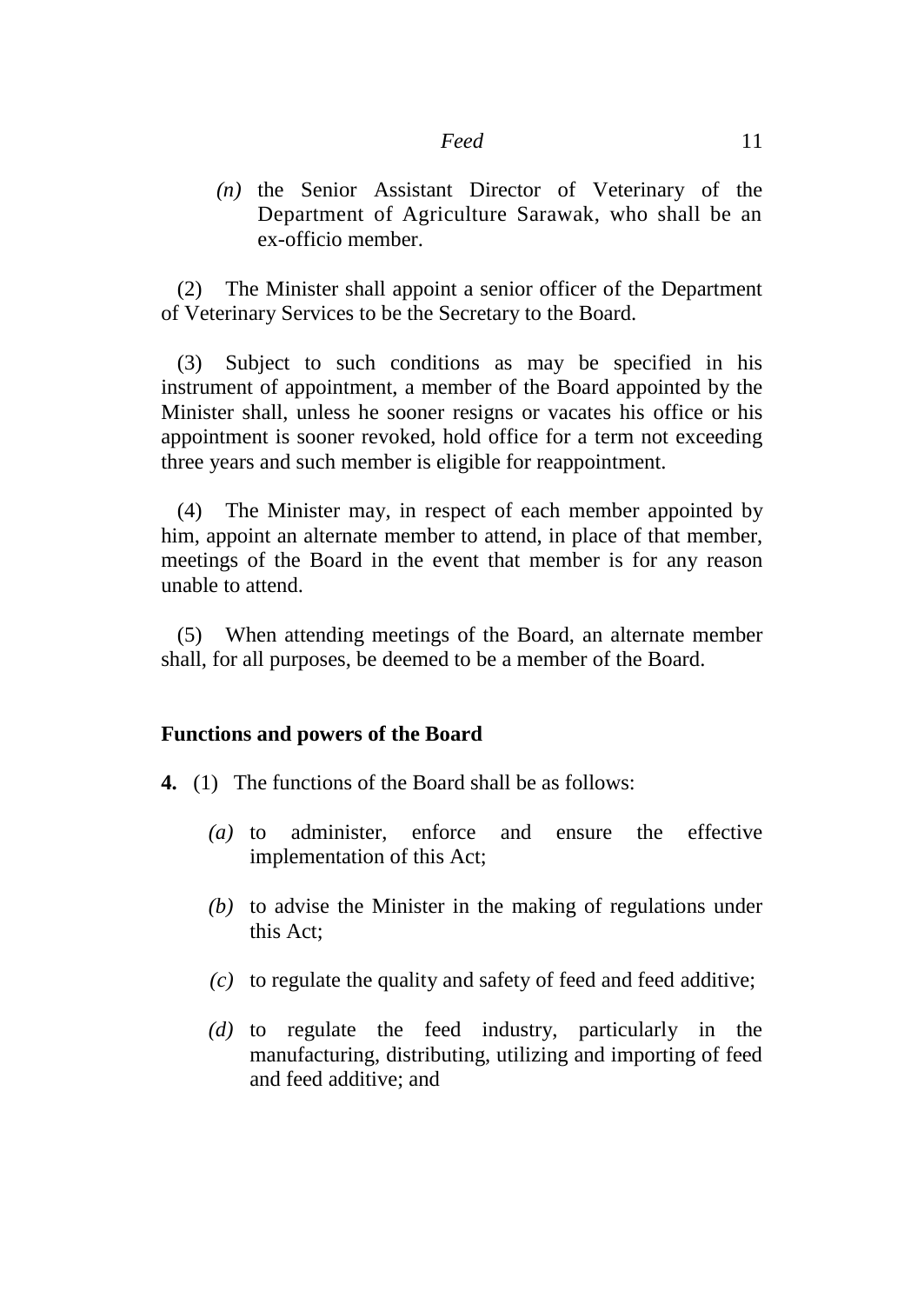*(e)* to implement quality and safety assurance programmes for feed.

(2) The Board shall have the powers to do all things expedient or reasonably necessary for or in connection with or incidental to the performance of its functions.

(3) Without prejudice to the generality of subsection (2), the Board shall have the power―

- *(a)* to conduct surveys and investigations in respect of the feed industry;
- *(b)* to require any person dealing in feed or feed additive to submit reports;
- *(c)* to regulate the importation of feed and feed additive; and
- *(d)* to prevent any fraudulent actions in connection with the manufacture, supply and sale of feed and feed additive.

## **Committees**

**5.** The Board may establish committees, which consist of persons who are not members of the Board, to advise and assist the Board in the performance of its functions and the exercise of its powers.

## **Delegation of functions and powers of the Board**

**6.** The Board may, subject to such conditions and restrictions as it may impose, delegate to a committee established under section 5 or to any public officer, any of its functions and powers other than this power of delegation.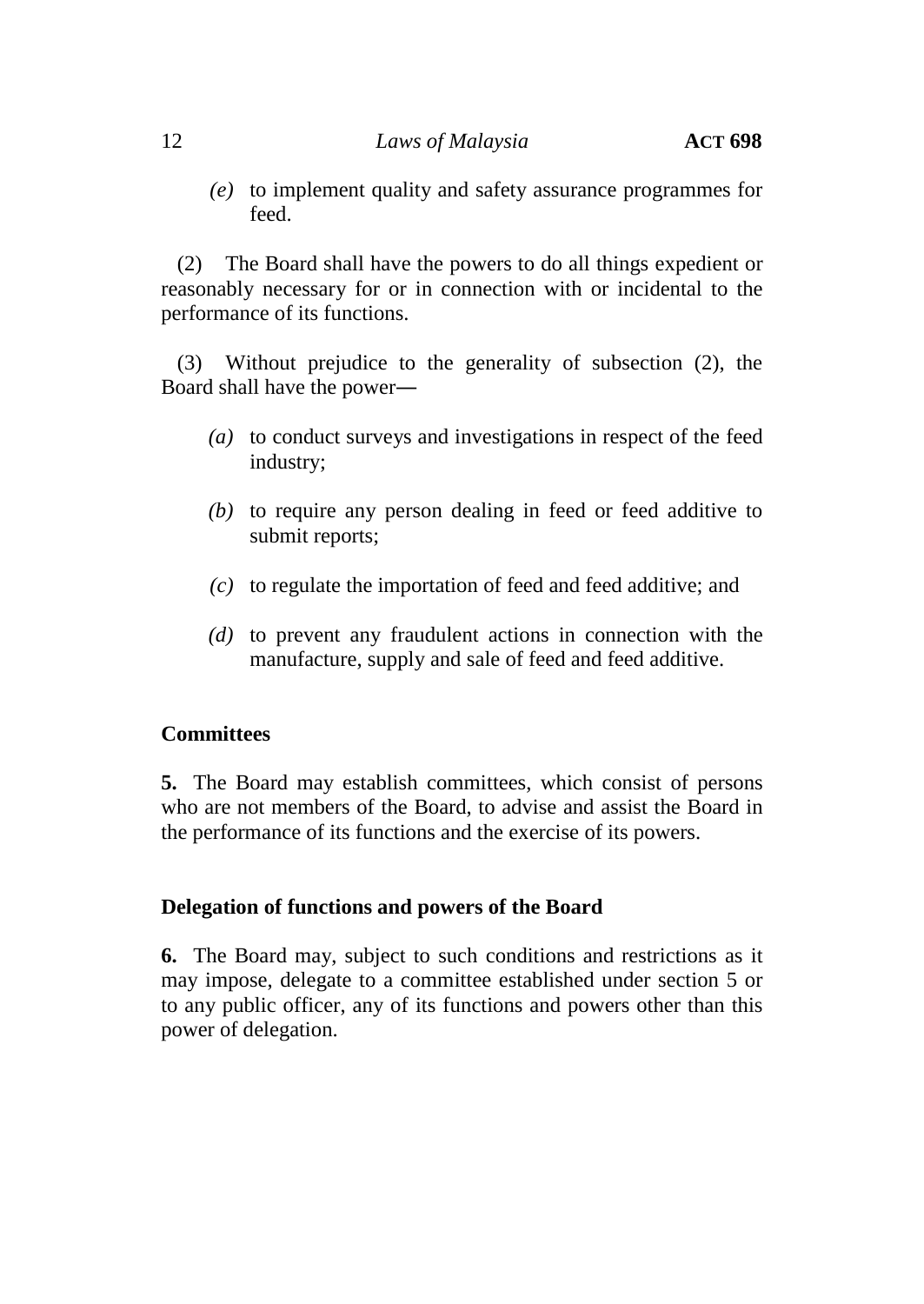#### **Power of Minister to give directions**

**7.** The Minister may, from time to time, give directions to the Board consistent with the provisions of this Act and the Board shall give effect to all such directions.

## **Meetings of the Board**

**8.** (1) The Board shall meet at such time and place as the Chairman may determine.

(2) At any meeting of the Board, six members shall form a quorum.

(3) The Chairman shall preside at all meetings of the Board.

(4) If the Chairman is not present at a meeting of the Board, the members present shall elect one of them to preside over the meeting.

(5) The Chairman or other member presiding at a meeting shall have a deliberative vote and shall, in the event of an equality of votes, have a casting vote.

(6) The Board may invite any person to attend any meeting of the Board, but that person has no right to vote at the meeting.

(7) Subject to this section, the Board may regulate its own procedure.

#### PART III

#### LICENSING

## **Prohibition on importation of feed and feed additive**

**9.** (1) No person shall import any feed or feed additive unless he possesses a valid licence under this Act.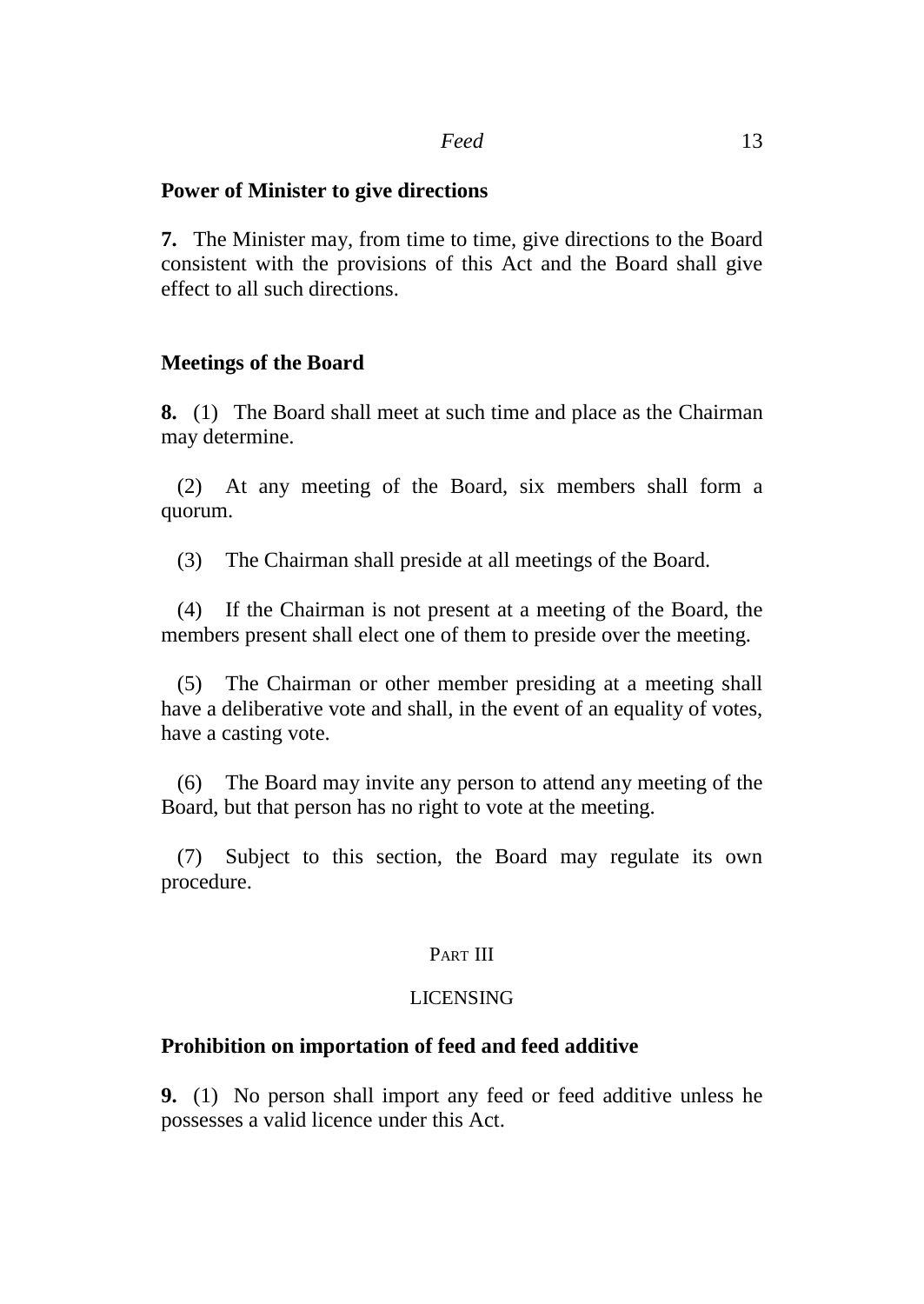(2) Notwithstanding subsection (1), the Minister may, by order published in the *Gazette*, prohibit either absolutely or conditionally, the importation, from any country or territory or any part of any country or territory, of any feed or feed additive that is likely to convey diseases or to affect the health of animals or humans or both.

(3) Any person who imports any feed or feed additive without a licence or in contravention of an order by the Minister under subsection (2) commits an offence and shall, on conviction, be liable to a fine not exceeding one hundred thousand ringgit or to imprisonment for a term not exceeding two years or to both and for a second or subsequent offence, to a fine not exceeding two hundred thousand ringgit or to imprisonment for a term not exceeding four years or to both.

## **Application and issuance of licence**

**10.** (1) An application for a licence to import feed or feed additive shall be made to the Board―

- *(a)* in the manner as may be determined by the Board; and
- *(b)* by submitting together with the application any information, particulars or documents as may be required by the Board.

(2) Where an application for a licence is approved, the licence shall be issued in the name of the applicant upon payment of the prescribed fee and the Board may impose such terms and conditions as it may deem necessary.

(3) A licence issued under this section shall, unless suspended or revoked, be valid for a term expiring not later than the end of the calendar year in which it commences, and shall terminate at the expiry of that term.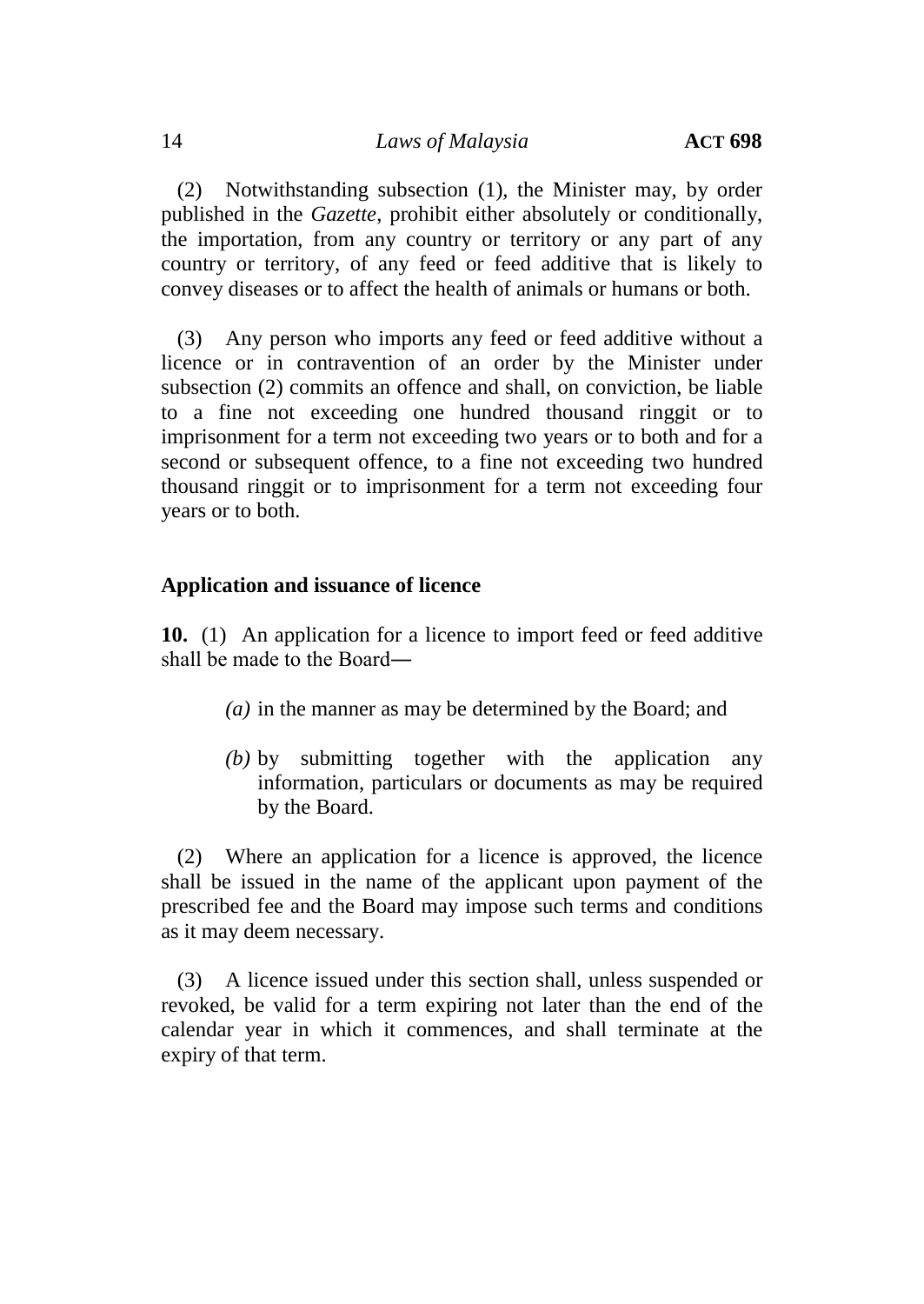#### **Refusal to issue licence**

**11.** The Board shall not issue a licence to import feed or feed additive under this Act―

- *(a)* if the country of origin from which the feed or feed additive is to be imported is unknown;
- *(b)* if the specification for the feed or feed additive is not provided or does not comply with the prescribed specifications;
- *(c)* if the Board has reasonable grounds to believe that the feed or feed additive to be imported is contaminated or is likely to convey diseases and cause ill-health to animals or humans; or
- *(d)* if any other licence or certificate necessary for importation as required under any other written law has not been obtained.

## **Renewal of licence**

**12.** (1) A licensee may apply for a renewal of licence not later than thirty days before the date of expiry of the licence―

- *(a)* in the manner as may be determined by the Board; and
- *(b)* by submitting together with the application any information, particulars or documents as may be required by the Board.

(2) When an application for a renewal of licence is approved by the Board, the licence shall be renewed upon payment of the prescribed fee and the Board may vary the terms and conditions of the licence or impose additional terms and conditions.

(3) The Board may refuse to renew a licence if the licensee―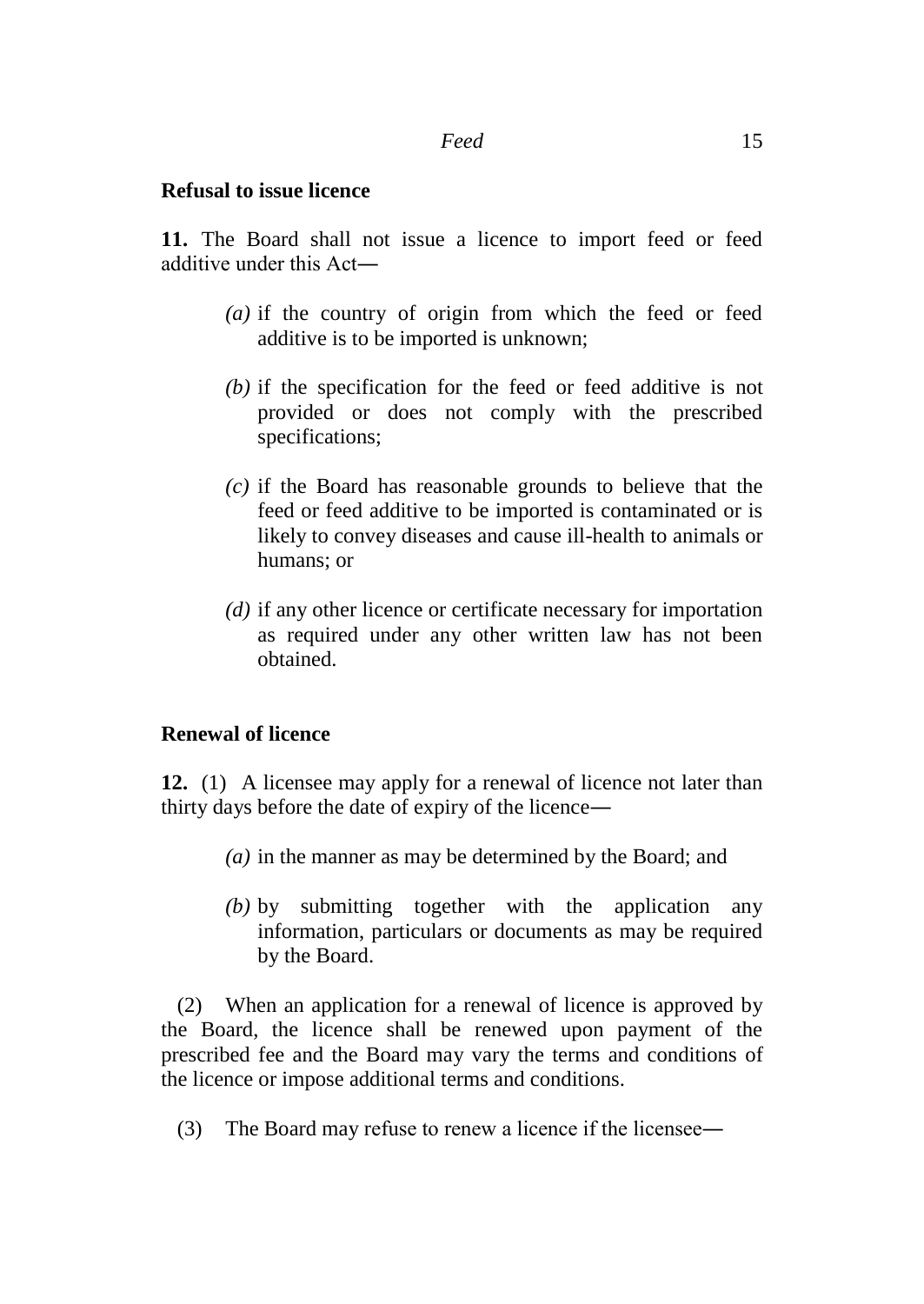#### 16 *Laws of Malaysia* **ACT 698**

- *(a)* has failed to comply with any of the provisions of this Act or any regulations made under this Act; or
- *(b)* has failed to comply with any term or condition of the licence.

#### **Licence not transferable**

**13.** (1) A licence to import feed or feed additive issued under this Act shall not be transferable.

(2) Any person who contravenes subsection (1) or any person who uses a licence of another person commits an offence and shall, on conviction, be liable to a fine not exceeding ten thousand ringgit or to imprisonment for a term not exceeding three months or to both, and for a second or subsequent offence, to a fine not exceeding twenty thousand ringgit or to imprisonment for a term not exceeding six months or to both.

#### **Suspension or revocation of licence**

**14.** (1) The Board may suspend or revoke a licence to import feed or feed additive under any of the following circumstances:

- *(a)* the licensee has failed to comply with any of the provisions of this Act or any regulations made under this Act;
- *(b)* the licensee has failed to comply with any term or condition of the licence;
- *(c)* the licensee has improperly or illegally obtained the licence; or
- *(d)* there has been any act or omission by the licensee or there has been a change of circumstances such that the licensee would no longer be entitled to be granted a licence under this Act.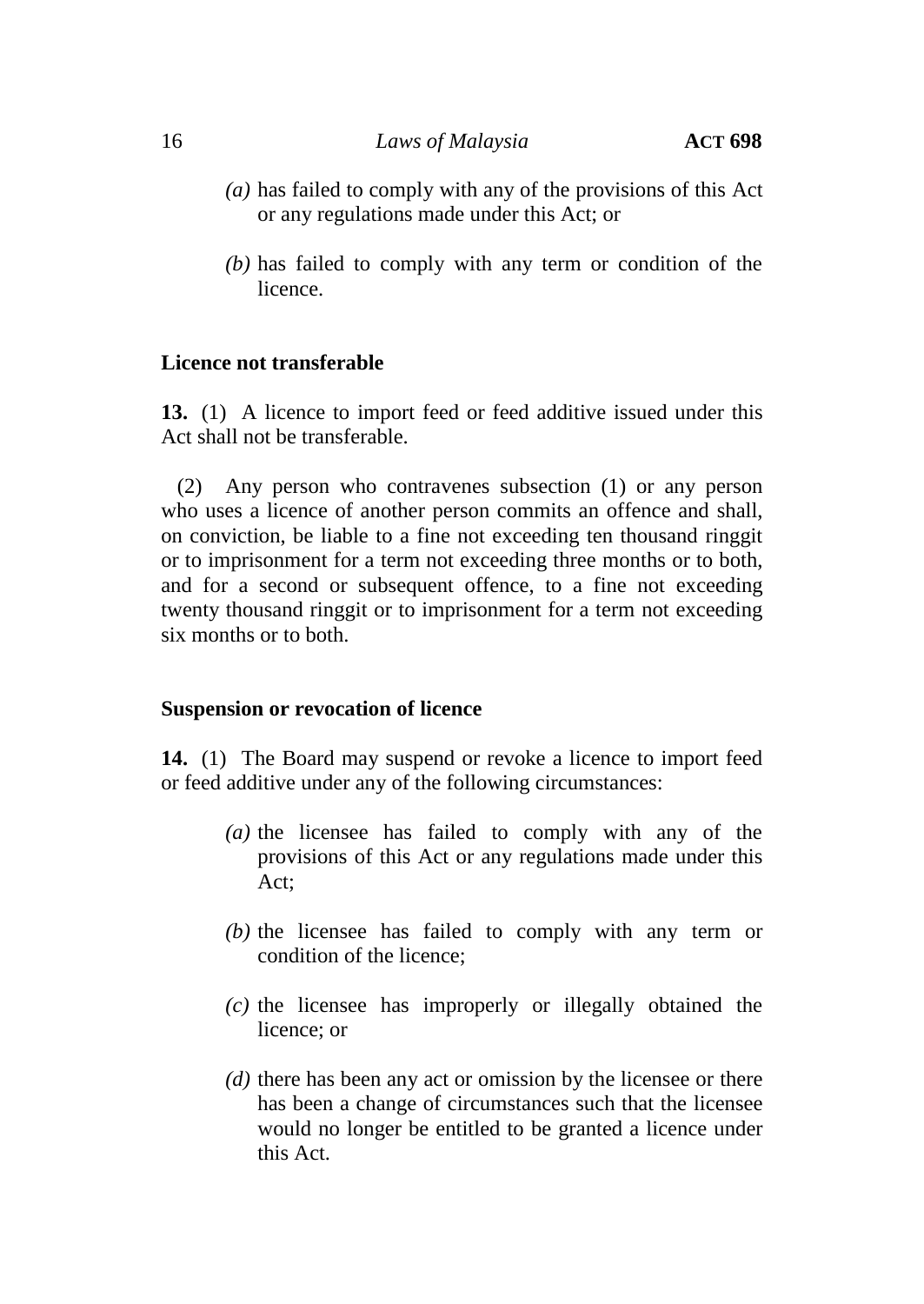(2) Before the Board makes a decision under subsection (1), the Board shall give the licensee―

- *(a)* a written notice of the intention to suspend or revoke the licence; and
- *(b)* an opportunity to make written representation within a period specified in the written notice which shall not be less than fourteen days from the date of the notice.

(3) The Board shall, after considering the representation made by the licensee under subsection (2), if any, decide whether to suspend the licence for any period or to revoke the licence.

(4) The Board shall give the licensee a written notice of its decision under subsection (3) as soon as practicable.

(5) If a licence is suspended under subsection (3), the Board may require the licensee to remedy the breach or the contravention within the time specified in the notice issued under subsection (4) and if the Board considers necessary, it may impose additional terms and conditions on the licence.

(6) If the Board is satisfied that the licensee fails to remedy the breach or contravention within the specified time or the licensee has breached the additional terms and conditions under subsection (5), or the breach or contravention continues after the licence is suspended under subsection (3), the Board shall revoke the licence.

- (7) A licensee whose licence is―
	- *(a)* suspended or revoked shall not be entitled to any compensation for any loss suffered by him as a consequence of the suspension or revocation of the licence under this Act; and
	- *(b)* revoked shall not be entitled to any refund of the prescribed fee paid under section 10 or 12.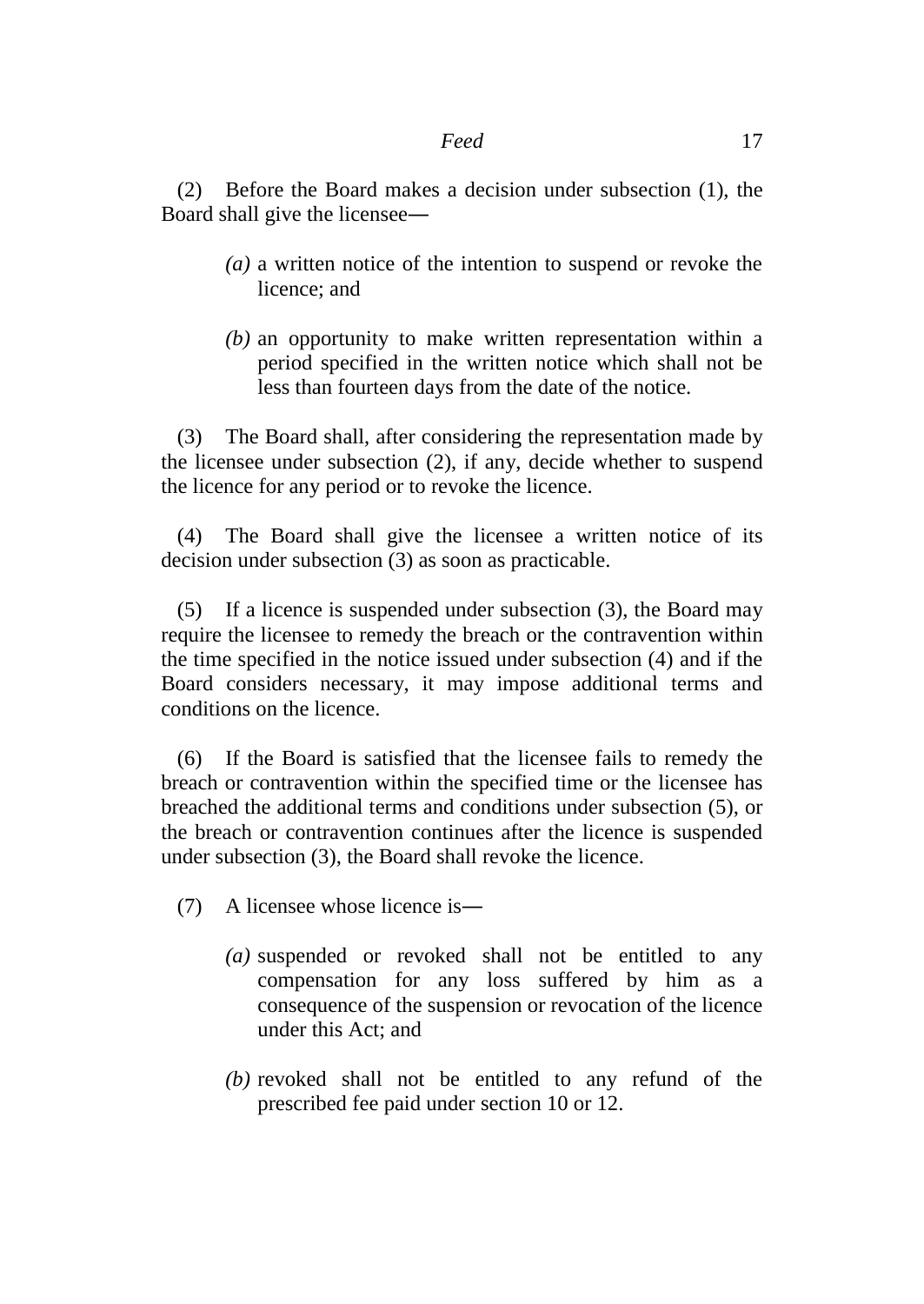## **Appeal to Minister**

**15.** (1) Any person aggrieved by the refusal of the Board to issue or renew any licence, or by the suspension or revocation of any licence, may appeal to the Minister in the prescribed manner against such refusal, suspension or revocation within thirty days from the date of such refusal, suspension or revocation.

(2) The Minister may, after considering the appeal, make such order as he deems fit and that order shall be final.

## **Power of court to order revocation of licence**

**16.** (1) Where any person is convicted of an offence under this Act, the court may, in addition to the penalty that it may impose, order his licence to be revoked.

(2) Where any person to whom a licence has been issued under this Act is convicted of a second or subsequent offence under this Act, the court may, in addition to the penalty that may be imposed, direct that such person be disqualified from holding a licence under this Act for a period not exceeding five years as the court may specify.

(3) Any person who obtains or attempts to obtain a licence while he is disqualified under subsection (2) commits an offence and shall, on conviction, be liable to a fine not exceeding five thousand ringgit or to imprisonment for a term not exceeding one month or to both and for a second or subsequent offence, to a fine not exceeding ten thousand ringgit or to imprisonment for a term not exceeding three months or to both.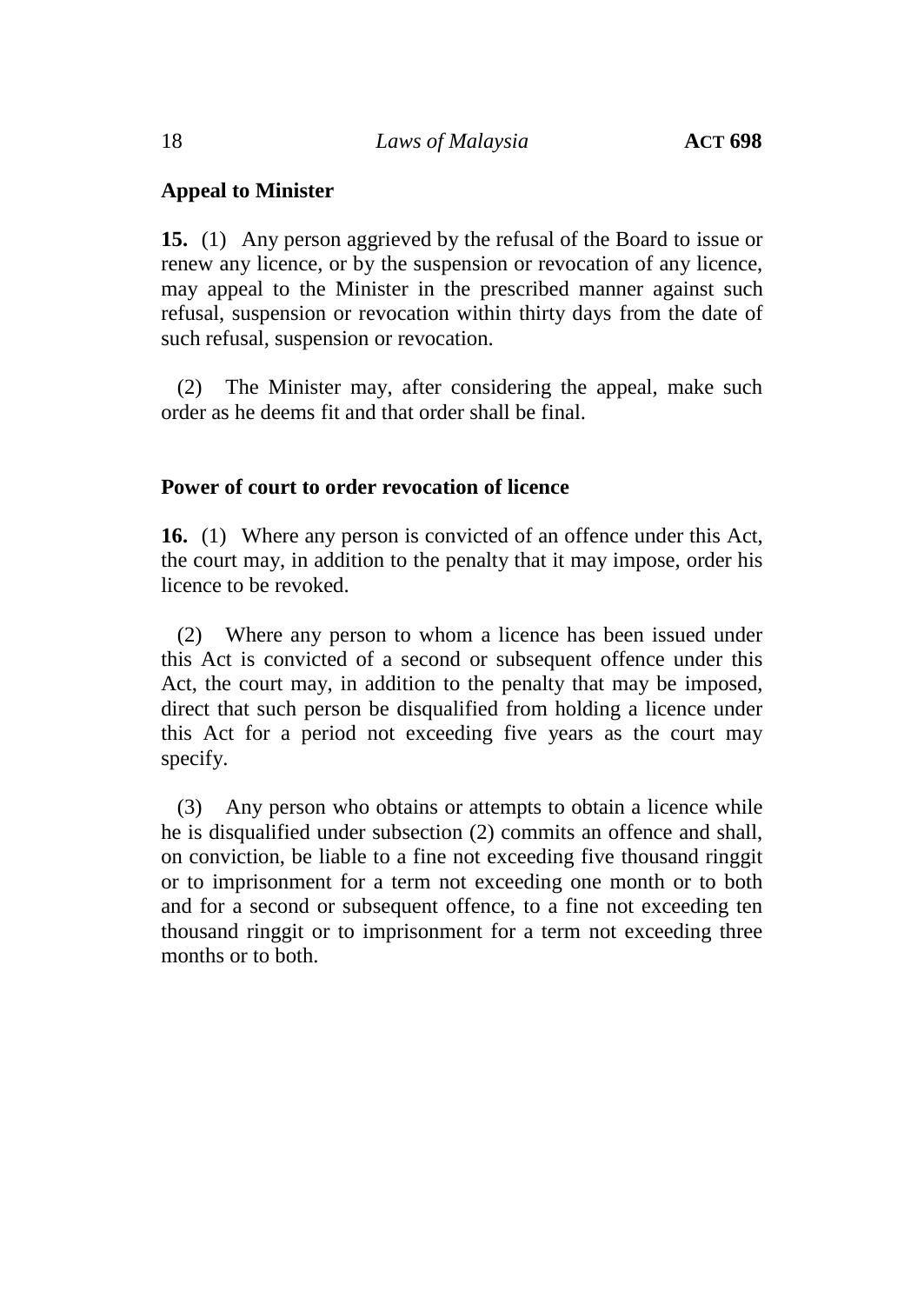#### PART IV

#### FEED SPECIFICATIONS AND CONDITIONS FOR PROPER KEEPING, STORING, PACKAGING, LABELLING AND TRANSPORTING

#### **Compliance with specifications**

**17.** (1) All feeds imported, manufactured, distributed, possessed, sold or utilized for the feeding of animals shall comply with the prescribed feed specifications.

(2) Any person who contravenes subsection (1) commits an offence and shall, on conviction, be liable to a fine not exceeding fifty thousand ringgit or to imprisonment for a term not exceeding one year or to both, and for a second or subsequent offence, to a fine not exceeding one hundred thousand ringgit or to imprisonment for a term not exceeding two years or to both.

## **Compliance with conditions for proper keeping, storing, packaging, labelling and transporting**

**18.** (1) All feeds or feed additives kept, stored, packaged, labelled or transported shall comply with the prescribed conditions for proper keeping, storing, packaging, labelling and transporting of feed or feed additives.

(2) Any person who contravenes subsection (1) commits an offence and shall*,* on conviction, be liable to a fine not exceeding fifty thousand ringgit or to imprisonment for a term not exceeding one year or to both, and for a second or subsequent offence, to a fine not exceeding one hundred thousand ringgit or to imprisonment for a term not exceeding two years or to both.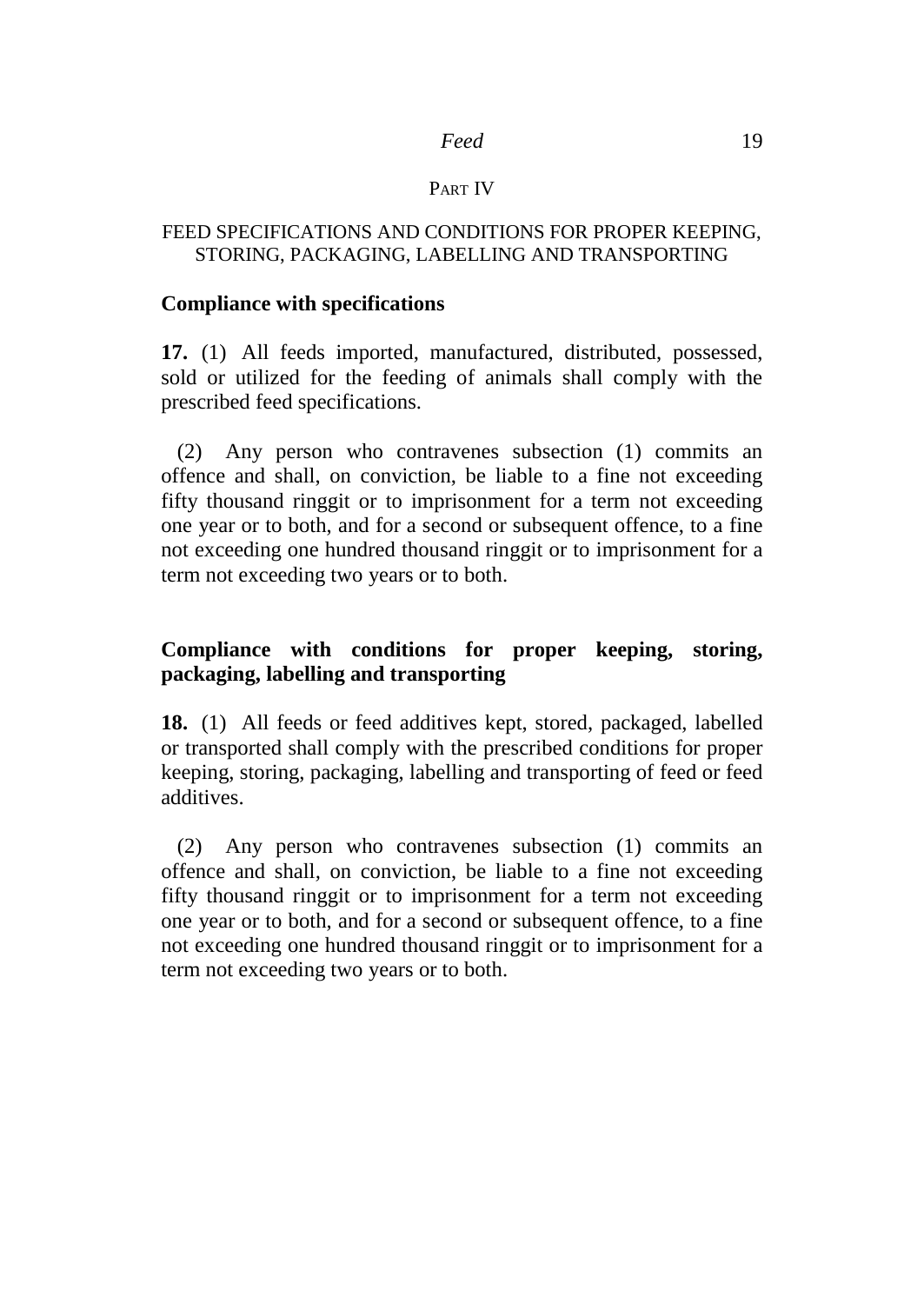#### PART V

#### CONTROL OF USE OF ANTIBIOTICS, HORMONES AND OTHER CHEMICALS

#### **Manner and levels of inclusion**

**19.** (1) No person shall―

- *(a)* incorporate any antibiotic, hormone or other chemical into feed; or
- *(b)* introduce any antibiotic, hormone or other chemical directly or through a medium into animals,

unless in accordance with the prescribed manner and at the prescribed level.

(2) Any person who contravenes subsection (1) commits an offence and shall, on conviction, be liable to a fine not exceeding one hundred thousand ringgit or to imprisonment for a term not exceeding two years or to both, and for a second or subsequent offence, to a fine not exceeding two hundred thousand ringgit or to imprisonment for a term not exceeding four years or to both.

(3) Notwithstanding subsection (1), any antibiotic, hormone or other chemical may be incorporated into feed or introduced directly or through medium into animals, at a level higher than the prescribed level if prescribed as such by a veterinary surgeon in writing and only for the purpose of treatment, control or eradication of disease.

(4) For the purpose of this section, a veterinary surgeon means a veterinary surgeon as defined in the Veterinary Surgeons Act 1974 [*Act 147*].

## **Possession of feed or feed additive containing antibiotics,** *etc***.**

**20.** (1) No person shall possess any feed or feed additive which contains antibiotics, hormones or other chemicals the addition of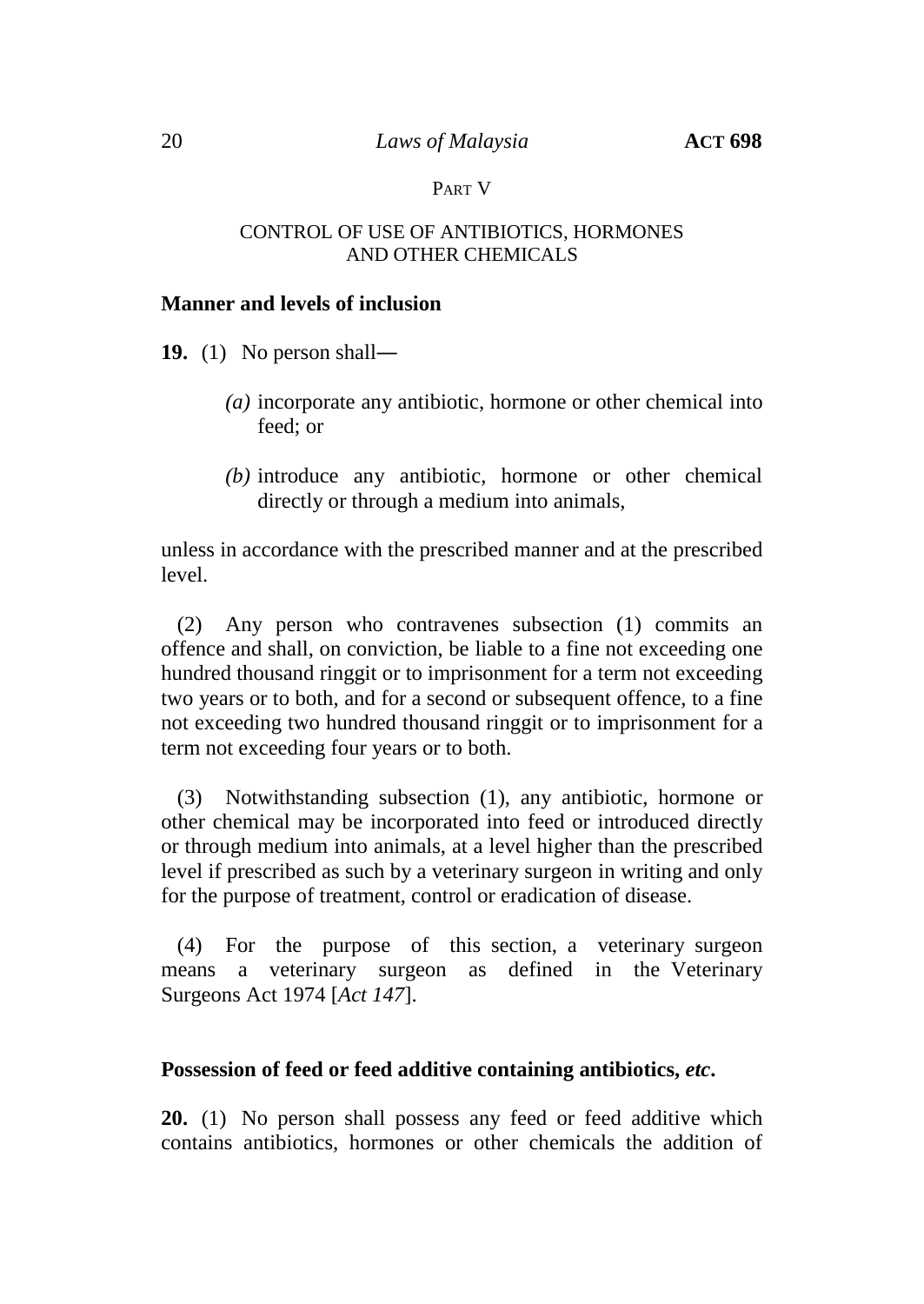which are not permitted under this Act or any regulations made under this Act.

(2) Any person who contravenes subsection (1) commits an offence and shall, on conviction, be liable to a fine not exceeding one hundred thousand ringgit or to imprisonment for a term not exceeding two years or to both, and for a second or subsequent offence, to a fine not exceeding two hundred thousand ringgit or to imprisonment for a term not exceeding four years or to both.

#### PART VI

#### ENFORCEMENT

#### **Authorized officer**

**21.** (1) The Minister may appoint in writing such number of public officers to be authorized officers as he thinks necessary for the purpose of this Act.

(2) An authorized officer may exercise all powers vested in him under this Act or any regulations made under this Act.

#### **Authority card**

**22.** (1) There shall be issued to each authorized officer an authority card to be signed by the Chairman of the Board.

(2) Whenever an authorized officer exercises any of the powers under this Act or any regulations made under this Act, he shall on demand produce to the person against whom the power is being exercised the authority card issued to him under subsection (1).

#### **Power of arrest**

**23.** (1) An authorized officer may arrest without warrant any person who commits or attempts to commit, or whom the authorized officer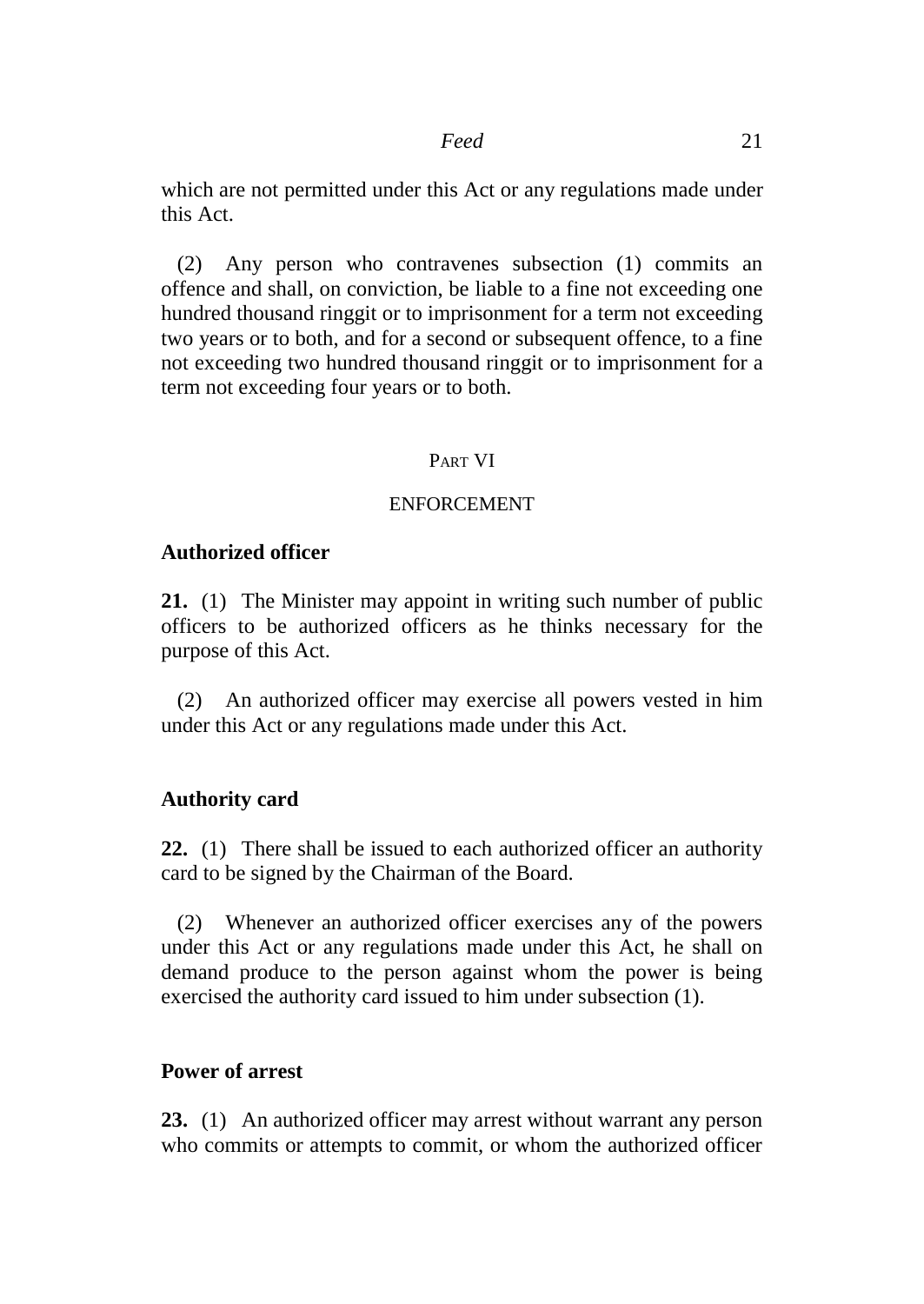reasonably suspects of committing or attempting to commit, any offence under this Act or any regulations made under this Act if such person refuses to furnish his name or address or furnishes an address out of Malaysia or there are reasonable grounds for believing that he has furnished a false name or address or that he is likely to abscond.

(2) Where any person is arrested under subsection (1), he shall thereafter be dealt with as provided by the Criminal Procedure Code [*Act 593*].

## **Search and seizure with warrant**

**24.** (1) If it appears to a Magistrate, upon written information on oath from an authorized officer and after such inquiry as the Magistrate considers necessary, that there is reasonable cause to believe that―

- *(a)* any premises has been used for or are about to be used for; or
- *(b)* there is in any premises evidence necessary to the conduct of an investigation into,

the commission of an offence under this Act or any regulations made under this Act, the Magistrate may issue a warrant authorizing any authorized officer named therein, at any reasonable time by day or by night and with or without assistance, to enter the premises and if need be by force.

(2) A warrant issued under subsection (1) may authorize the authorized officer to―

- *(a)* search the premises, and seize any feed, feed additive, receptacle, package, conveyance, contrivance, book, document or other thing that is reasonably believed to furnish evidence of the commission of such offence;
- *(b)* take samples of any feed, feed additive or thing found in the premises for the purposes of ascertaining by testing or otherwise, whether the offence has been committed; and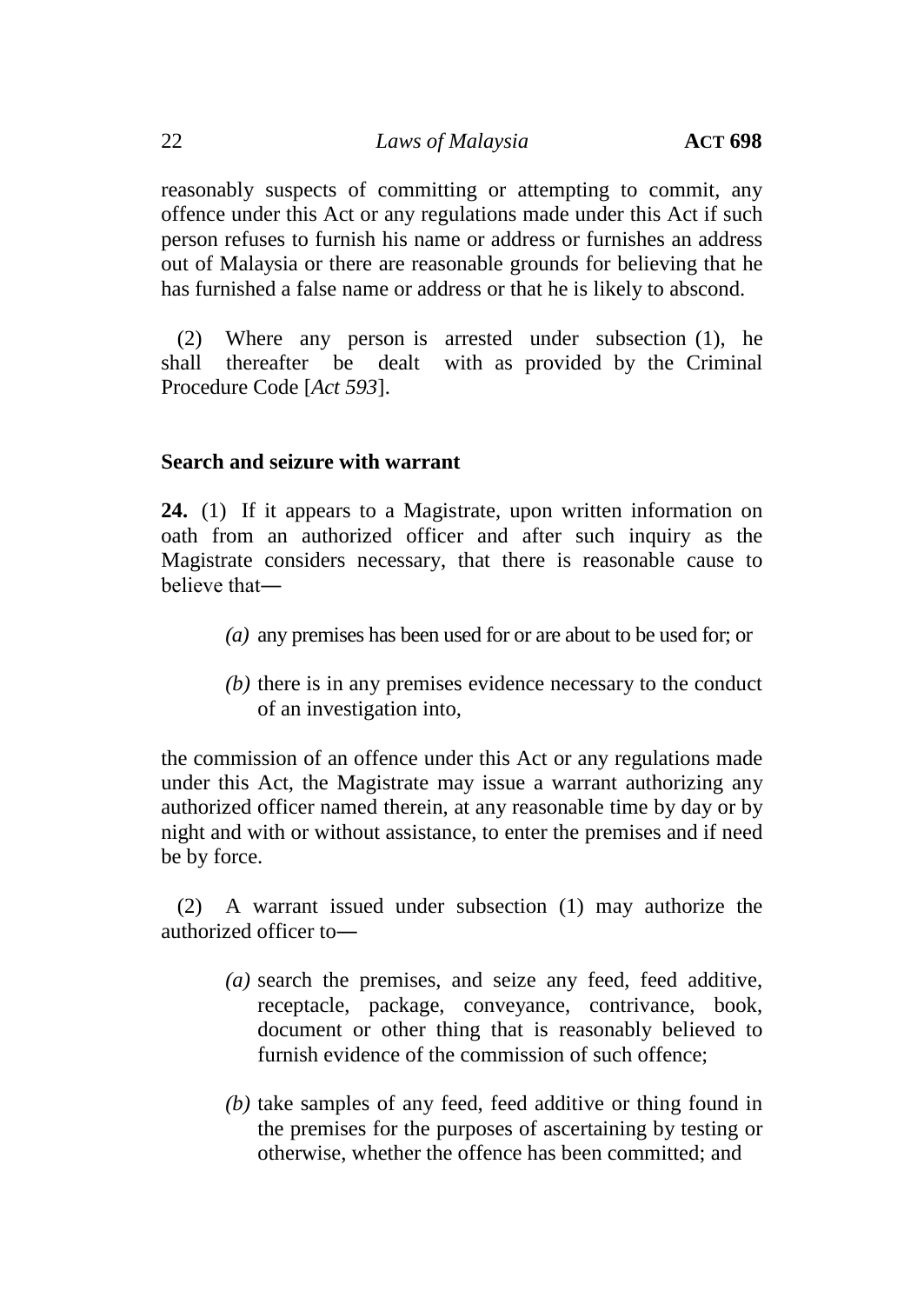*(c)* make copies of or take extracts from any book, record, document or other thing found in the premises.

(3) An authorized officer entering any premises under this section may take with him such other persons and equipment as may appear to him to be necessary.

(4) An authorized officer may, in the exercise of his powers under this section, if it is necessary so to do―

- *(a)* break open any outer or inner door of the premises or any fence, enclosure, gate or other obstruction to the premises, in order to effect entry into the premises;
- *(b)* remove by force any obstruction to entry, search, seizure and removal as he is empowered to effect under this section; and
- *(c)* detain any person found in the premises until the search has been completed.

(5) Where by reason of its nature, size or amount, it is not practicable to remove any feed, feed additive, receptacle, package, conveyance, book, document or other thing seized under this section, the authorized officer shall seal the conveyance, container or premises in which such feed, feed additive, receptacle, package, book, document or other thing is found.

## **Search and seizure without warrant**

**25.** Whenever an authorized officer has reasonable cause to believe that any feed, feed additive, receptacle, package, conveyance, book, document or other thing in respect of which an offence has been committed is likely to be found in or on any place, premises, person or conveyance and that by reason of delay in obtaining a warrant under section 24 the object of the search may be frustrated, he may, without warrant, with such assistance and force as is necessary—

*(a)* enter and search such place or premises;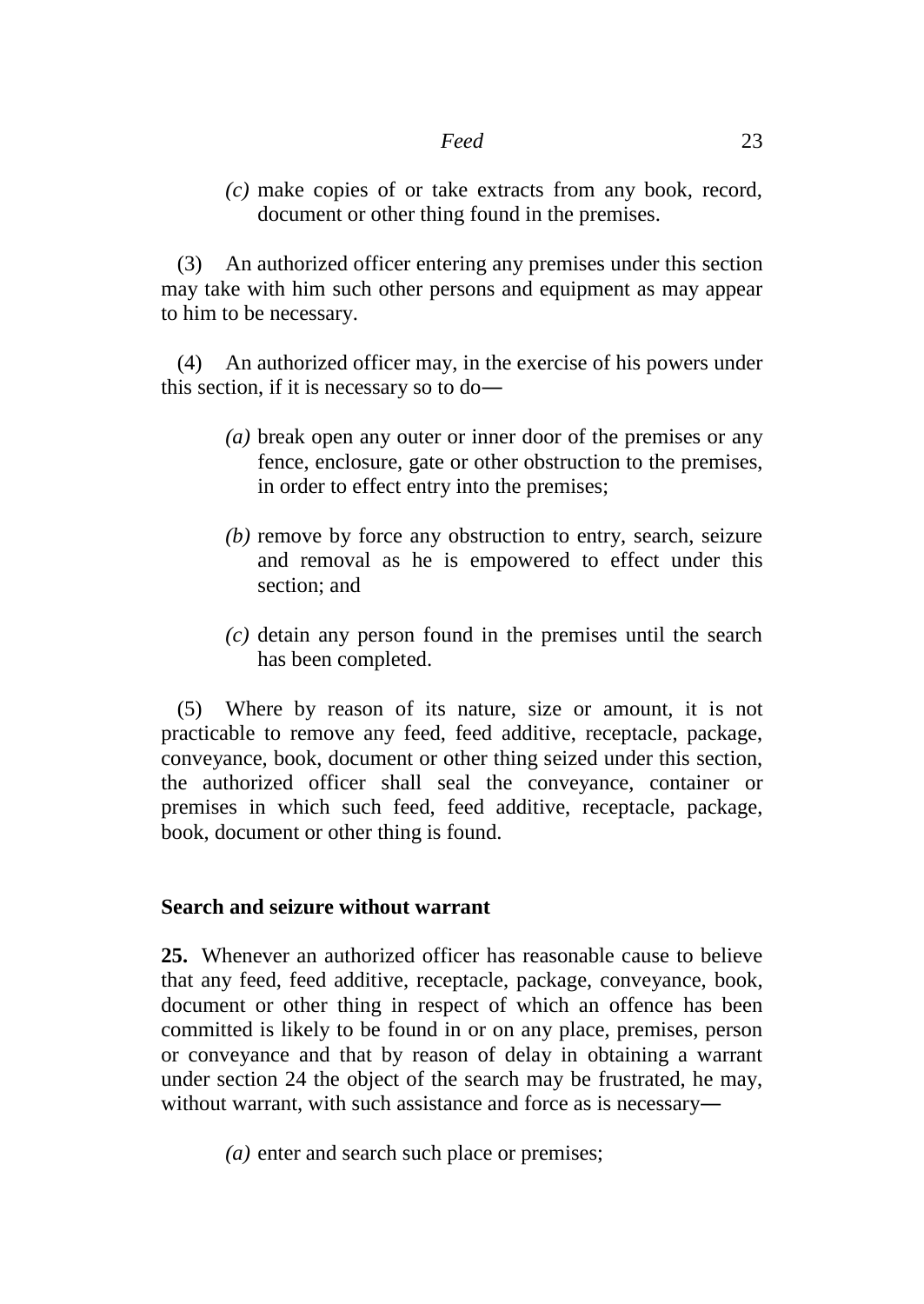## 24 *Laws of Malaysia* **ACT 698**

- *(b)* stop and search such person or conveyance; and
- *(c)* seize any feed, feed additive, receptacle, package, conveyance, book, document or other thing which may be found and may be evidence of the commission of such offence.

## **Power to enter premises**

**26.** Notwithstanding sections 24 and 25, an authorized officer may at any time enter any premises for the purpose of―

- *(a)* inspecting any feed, feed additive, receptacle, package, conveyance, book, document or other thing as he considers necessary;
- *(b)* verifying the accuracy of records or statement or any information given to an authorized officer; or
- *(c)* collecting samples of any feed, feed additive or other substance found in the premises for the purpose of ascertaining, by testing or otherwise, whether an offence has been committed.

## **Access to computerized data**

**27.** (1) Any authorized officer conducting a search under this Act shall be given access to computerized data whether stored in a computer or otherwise.

(2) For the purpose of this section, the authorized officer shall be provided with the necessary password, encryption code, decryption code, software or hardware or any other means required for his access to enable the comprehension of the computerized data.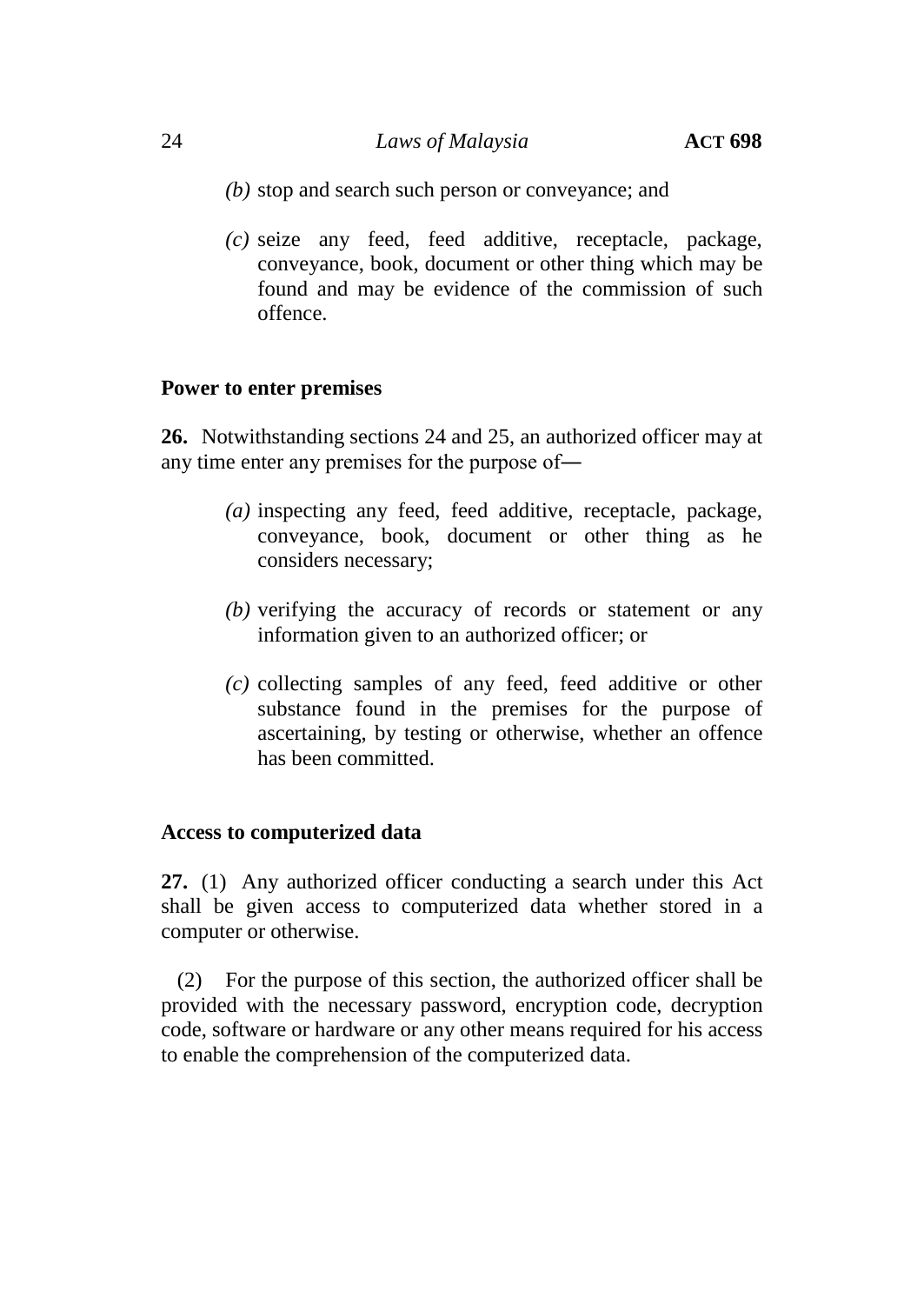#### **Power to stop, search and seize conveyances**

**28.** (1) If an authorized officer has reasonable cause to suspect that any conveyance is carrying any feed, feed additive, receptacle, package, book, document or other thing in respect of which an offence under this Act or any regulations made under this Act, is being or has been committed, he may stop and examine the conveyance and may, if on examination he has reasonable cause to believe that such conveyance is or has been used for the commission of such offence, seize the conveyance and any feed, feed additive, receptacle, package, book, document or other thing found in the conveyance that is reasonably believed to furnish evidence of the commission of such offence.

(2) The person in control or in charge of the conveyance shall, if required to do so by the authorized officer―

- *(a)* stop the conveyance and allow the authorized officer to examine it; and
- *(b)* open all parts of the conveyance for examination and take all measures necessary to enable or facilitate the carrying out of such examination as the authorized officer considers necessary.

(3) Any person who contravenes subsection (2) commits an offence and shall, on conviction, be liable to a fine not exceeding ten thousand ringgit or to imprisonment for a term not exceeding three months or to both.

## **List of things seized**

**29.** (1) Where any seizure is made under this Act, the authorized officer making the seizure shall prepare a list of feed, feed additive, receptacle, package, conveyance, book, document or other thing seized and of the premises in which it is found and shall sign the list.

(2) The list prepared in accordance with subsection (1) shall be delivered immediately to―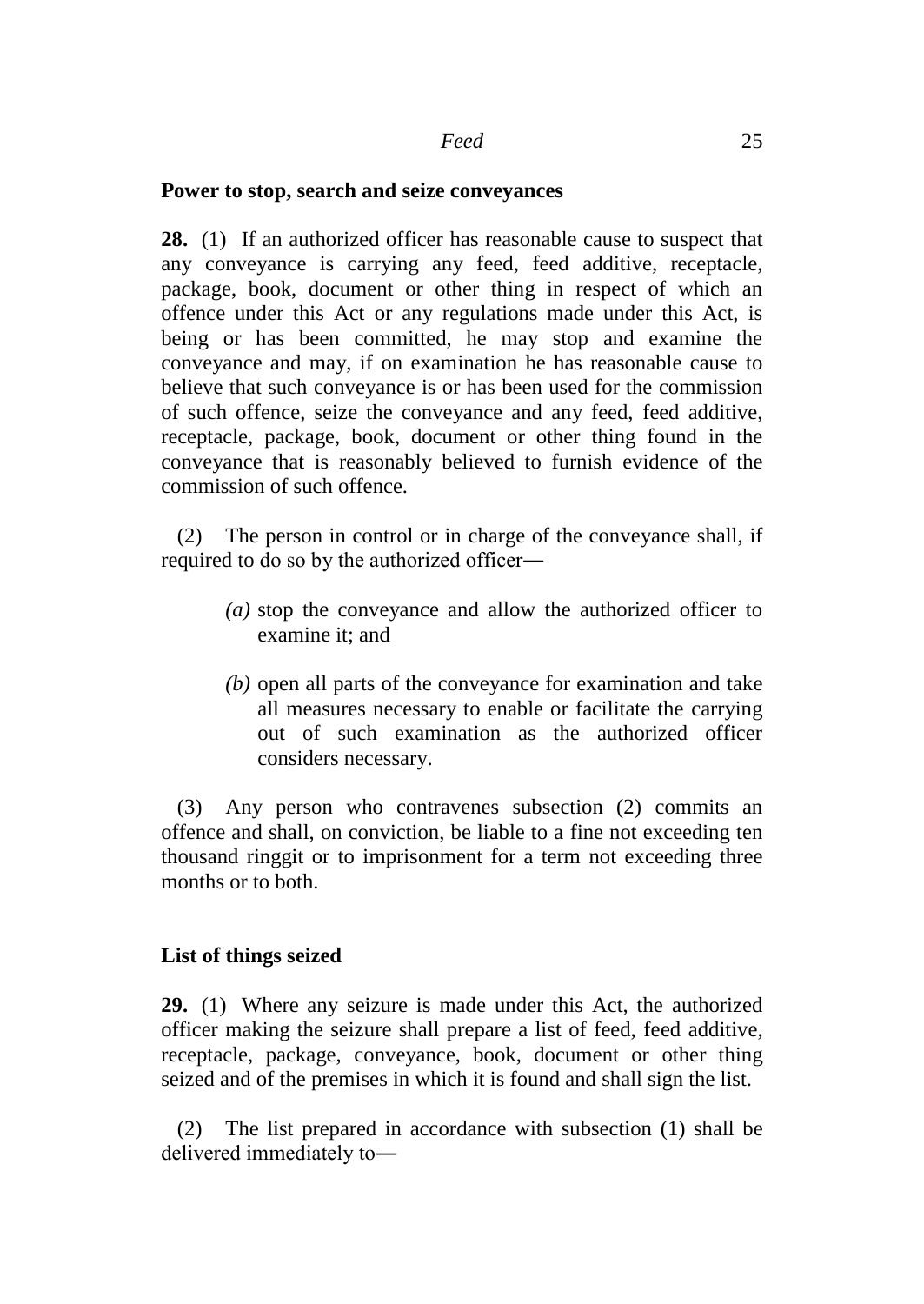- *(a)* the occupant of the premises where the feed, feed additive, receptacle, package, book, document or other thing seized is found; and
- *(b)* the person in control or in charge of the conveyance, where the seizure is made under section 28.

(3) Where the seizure is made in or from any premises which is unoccupied, the authorized officer shall whenever possible post a list of the things seized conspicuously at the premises.

(4) Where the feed, feed additive, receptacle, package, conveyance, book, document or other thing is seized otherwise than in or from any premises, the authorized officer making the seizure shall give a notice in writing of the seizure and the grounds of the seizure to the owner of the feed, feed additive, receptacle, package, conveyance, book, document or other thing seized by delivering a copy of such notice to the owner in person or by post at his place of business or residence.

(5) A notice under subsection (4) need not be given if the seizure is made from the owner, in the presence of the owner or with the knowledge of the owner.

#### **Power of investigation**

**30.** (1) An authorized officer shall have all the powers necessary to carry out an investigation of the commission of an offence under this Act or any regulations made under this Act.

(2) For the purpose of subsection (1), the Criminal Procedure Code shall apply and an authorized officer shall have all the powers as provided for under the Criminal Procedure Code.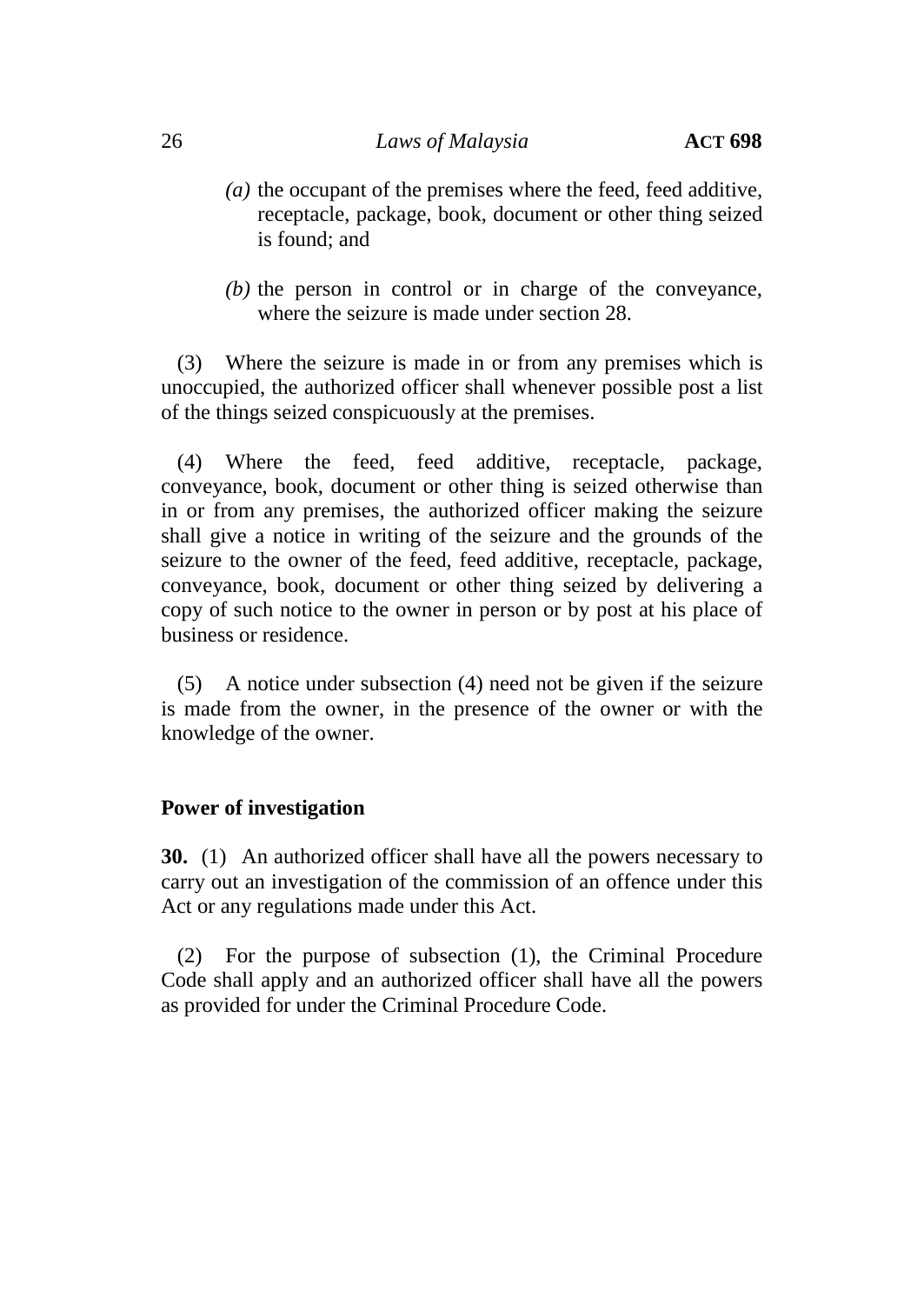## **Authorized officer may seek assistance to examine things relating to offence**

**31.** An authorized officer may seek the assistance of any person to examine any feed, feed additive, receptacle, package, conveyance, book, document or other thing seized or detained under this Act if such person has the necessary qualification to examine such feed, feed additive, receptacle, package, conveyance, book, document or other thing for the purposes of an investigation under this Act.

## **Power to take sample**

**32.** (1) An authorized officer may demand, select, take or obtain samples of any feed or feed additive for the purposes of analysis without payment from any person importing, manufacturing, distributing, selling, utilizing or having possession of such feed or feed additive or his or its agent or servant from whom the feed or feed additive is procured.

(2) The procedure for taking and dealing with the samples shall be as prescribed.

## **Designation of laboratories**

**33.** The Minister may designate laboratories as he considers necessary for the purpose of this Act.

## **Appointment of analysts**

**34.** The Minister may appoint any qualified person to be an analyst for the purpose of carrying out an analysis under this Act.

## **Certificate of analysis**

**35.** (1) A certificate of analysis signed by an analyst shall, on production by the Public Prosecutor in any trial under this Act, be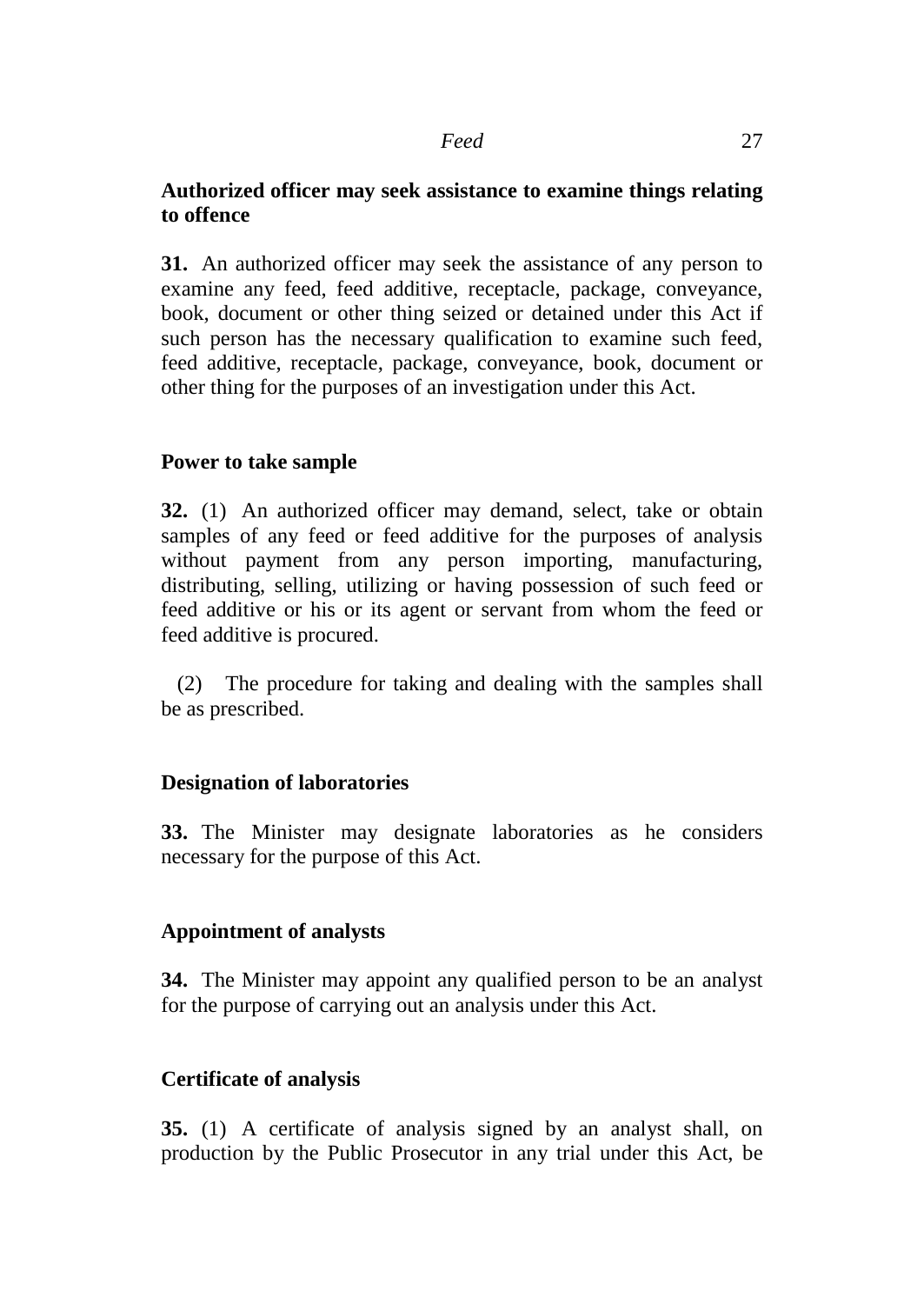sufficient evidence of the facts stated in the certificate unless the accused requires that the analyst be called as a witness, in which case he shall give a written notice to the Public Prosecutor not less than three clear days before the commencement of the trial.

(2) Where the Public Prosecutor intends to give in evidence any certificate referred to in subsection (1) he shall deliver a copy of such certificate to the accused not less than ten clear days before the commencement of the trial.

## **Examination or testing of seized feed or feed additive**

**36.** (1) When any feed or feed additive is seized under this Act, it shall be sufficient to open and examine five per centum only of each description of the package or receptacle in which such feed or feed additive is contained.

(2) If it is necessary to test any feed or feed additive seized under this Act, it shall be sufficient to test only a sample not exceeding five per centum in volume or weight of the feed or feed additive examined under subsection (1).

(3) The court shall presume that the feed or feed additive contained in unopened packages or receptacles is of the same nature, quantity and quality as those found in the similar packages or receptacles which have been opened.

## **No costs or damages arising from seizure to be recoverable**

**37.** No person shall, in any proceedings before any court in respect of the seizure of any feed, feed additive, receptacle, package, conveyance, book, document or other thing seized in the exercise or the purported exercise of any power conferred by this Act, be entitled to the costs of such proceedings or to any damages or other relief unless such seizure was made without reasonable cause.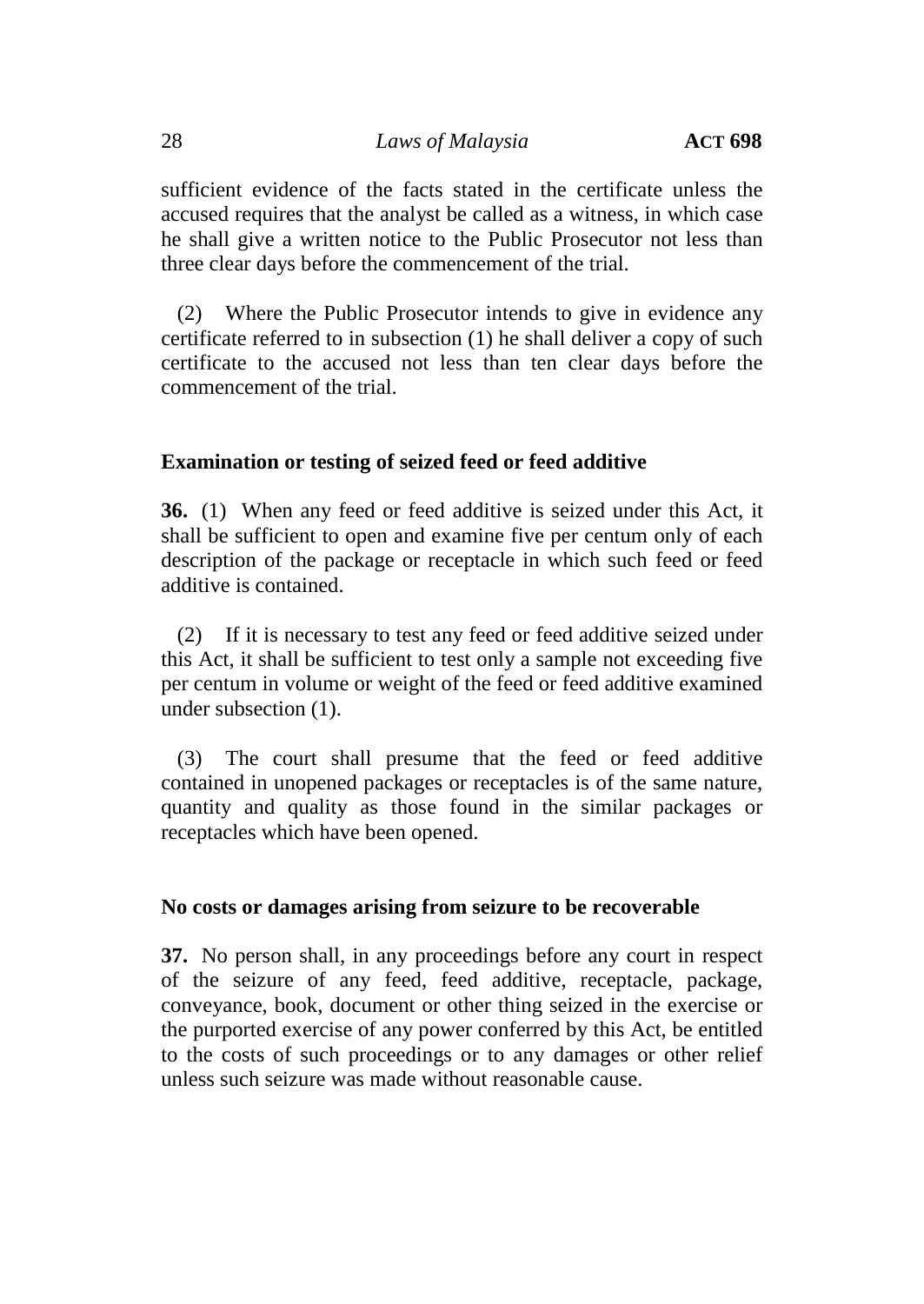## **Power of the Board to require information on feed or feed additive**

**38.** (1) The Board may require any person undertaking any activity involving feed or feed additive to furnish to the Board, within the time specified in a notice, any information relating to the feed or feed additive.

(2) Any person who fails to furnish the information as may be required by the Board under subsection (1) commits an offence and shall, on conviction, be liable to a fine not exceeding ten thousand ringgit or imprisonment for a term not exceeding three months or to both.

#### **Release or disposal of feed, feed additive,** *etc.*

**39.** (1) Where any feed, feed additive, receptacle, package, conveyance, book, document or other thing has been seized under this Act, an authorized officer may―

- *(a)* release the receptacle, package, conveyance, book, document or other thing seized to the owner or to the person from whose possession, custody or control it was seized, or to such person as the authorized officer may consider entitled to it, subject to such terms and conditions as the authorized officer may impose, and subject, in any case, to sufficient security being furnished to the satisfaction of the authorized officer that the receptacle, package, conveyance, book, document or other thing seized shall be surrendered to the authorized officer on demand being made by the authorized officer and that the said terms and conditions, if any, shall be complied with;
- *(b)* release the feed, feed additive, receptacle, package, conveyance, book, document or other thing to the owner or to the person from whose possession, custody or control it was seized, or to such person as the authorized officer may consider entitled to it, with liberty for the person to whom the same is so released to dispose of the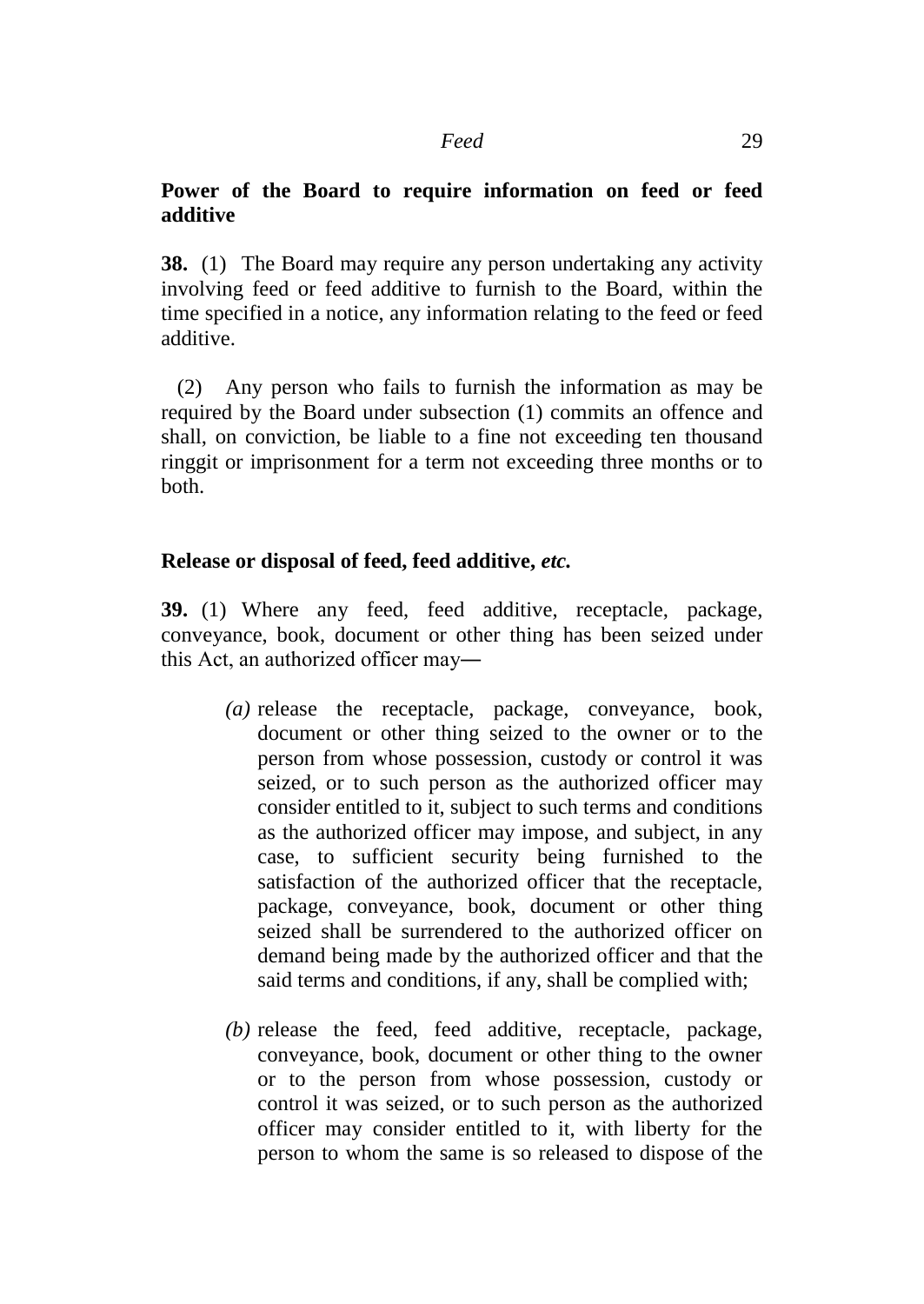same, subject to such terms and conditions as the authorized officer may impose, and subject, in any case, to sufficient security being furnished to the satisfaction of the authorized officer in an amount not less than an amount which in the opinion of the authorized officer represents―

- (i) the open market value of the feed, feed additive, receptacle, package, conveyance, book, document or other thing on the date on which it is so released;
- (ii) the customs duty payable in respect thereof, if any; and
- (iii) the tax payable in respect thereof under any written law, if any, for the payment of the amount so secured to the Board in the event of the Court making an order for the forfeiture of such amount under this Act; or
- *(c)* sell or destroy, as appropriate in the circumstances, the feed, feed additive, receptacle, package or other thing, which, in the opinion of the authorized officer is of a perishable nature or likely to speedily deteriorate in quality or value, and where it is so sold, the authorized officer shall hold the proceeds of sale to abide the result of any prosecution or claim.
- (2) Any person who―
	- *(a)* fails to surrender on demand to an authorized officer any receptacle, package, conveyance, book or document or other thing released to him under paragraph (1)*(a)*; or
	- *(b)* fails to comply with or contravenes any of the terms or conditions imposed under paragraph (1)*(a)* or *(b)*,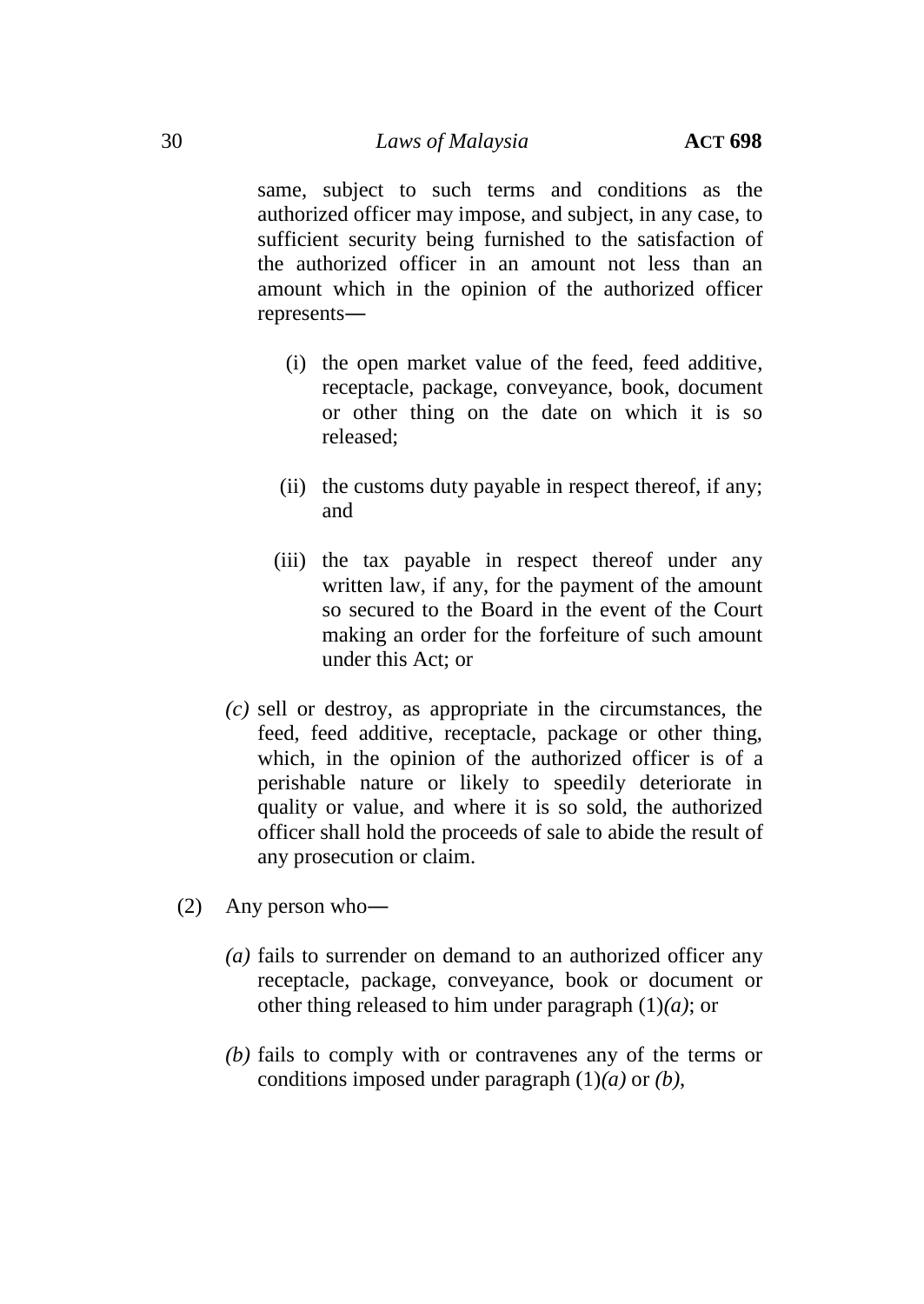commits an offence and shall, on conviction, be liable to a fine not exceeding ten thousand ringgit or to imprisonment for a term not exceeding three months or to both.

(3) The criminal liability of a person under subsection (2) shall be in addition to any other liability that the person or any other person may incur under the terms and conditions relating to the release of any receptacle, package, conveyance, book, document or other thing under paragraph  $(1)(a)$  or any feed, feed additive, receptacle, package, conveyance, book, document or other thing under paragraph (1)*(b)*.

#### **Forfeiture or release of feed,** *etc.* **seized**

**40.** (1) Any feed, feed additive, receptacle, package, conveyance, book, document or other thing seized in exercise of any power under this Act shall be liable to forfeiture.

(2) An order for the forfeiture of the feed, feed additive, receptacle, package, conveyance, book, document or other thing seized shall be made if it is proved to the satisfaction of the court that an offence under this Act has been committed and that the feed, feed additive, receptacle, package, conveyance, book, document or other thing seized was the subject-matter of or was used in the commission of the offence, even though no person has been convicted of such offence.

(3) If there is no prosecution with regard to any feed, feed additive, receptacle, package, conveyance, book, document or other thing seized under this Act, such feed, feed additive, receptacle, package, conveyance, book, document or other thing shall be taken and deemed to be forfeited at the expiration of a period of thirty days from the date of service of a notice to the last-known address of the person from whom the feed, feed additive, receptacle, package, conveyance, book, document or other thing was seized indicating that there is no prosecution in respect of such feed, feed additive, receptacle, package, conveyance, book, document or other thing unless before the expiration of that period a claim thereto is made in the manner set out in subsections  $(4)$ ,  $(5)$ ,  $(6)$  and  $(7)$ .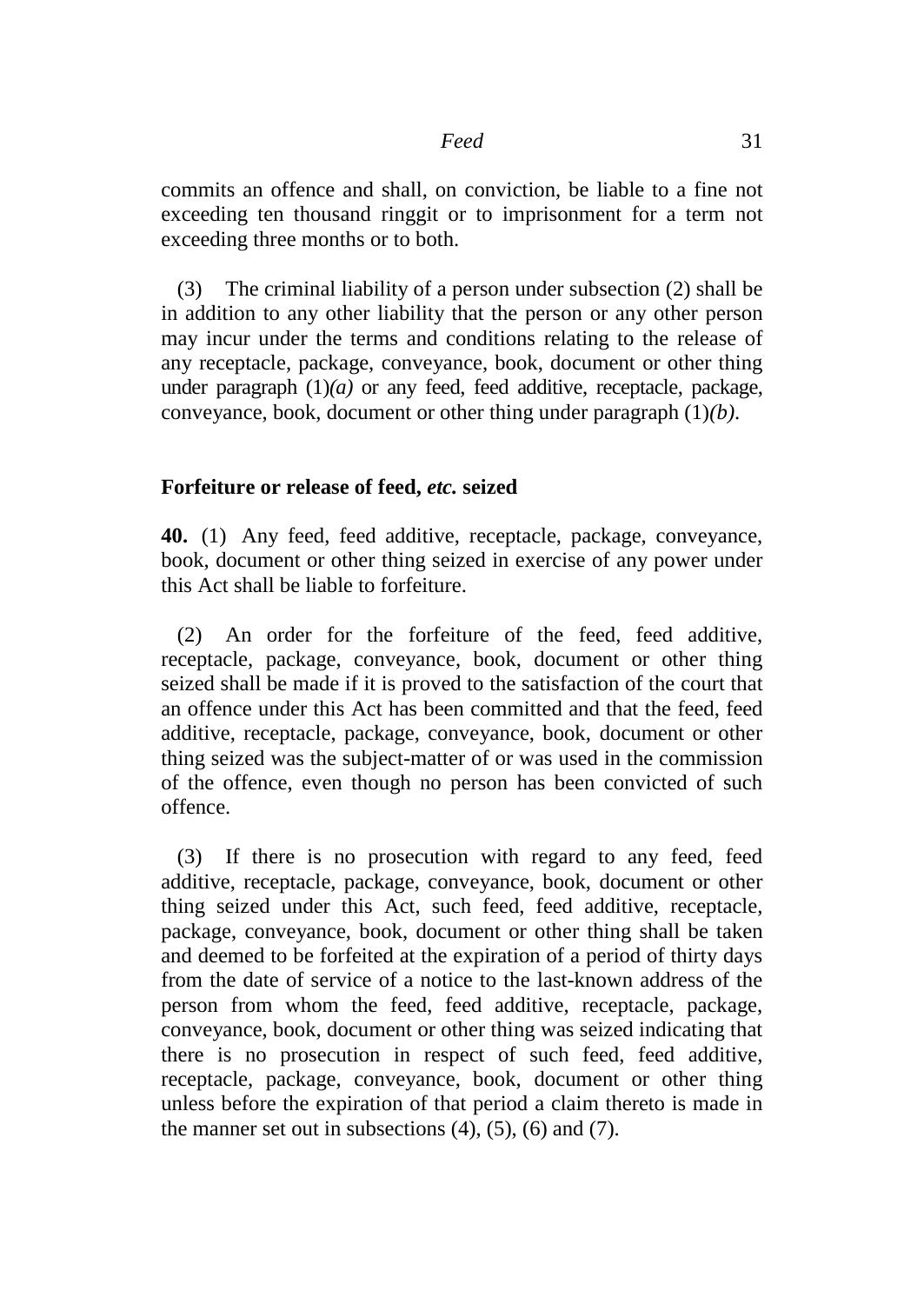(4) Any person asserting that he is the owner of the feed, feed additive, receptacle, package, conveyance, book, document or other thing referred to in subsection (3) and that it is not liable to forfeiture may personally or by his agent authorized in writing, give a written notice to the authorized officer in whose custody such feed, feed additive, receptacle, package, conveyance, book, document or other thing is held that he claims the feed, feed additive, receptacle, package, conveyance, book, document or other thing.

(5) On receipt of the notice referred to in subsection (4), the authorized officer shall refer the claim to a Magistrate for his decision.

(6) The Magistrate to whom a matter is referred under subsection (5) shall issue a summons requiring the person asserting that he is the owner of the feed, feed additive, receptacle, package, conveyance, book, document or other thing and the person from whom it was seized to appear before him, and when they appear or they fail to appear, due service of the summons having been proved, the Magistrate shall proceed to the examination of the matter.

(7) If it is proved that an offence under this Act has been committed and that the feed, feed additive, receptacle, package, conveyance, book, document or other thing referred to in subsection (6) was the subject-matter of or was used in the commission of such offence, the Magistrate shall order the feed, feed additive, receptacle, package, conveyance, book, document or other thing to be forfeited, and shall, in the absence of such proof, order its release.

(8) Any feed, feed additive, receptacle, package, conveyance, book, document or other thing forfeited or deemed to be forfeited shall be delivered to the authorized officer and shall be disposed of in accordance with the direction of the Board.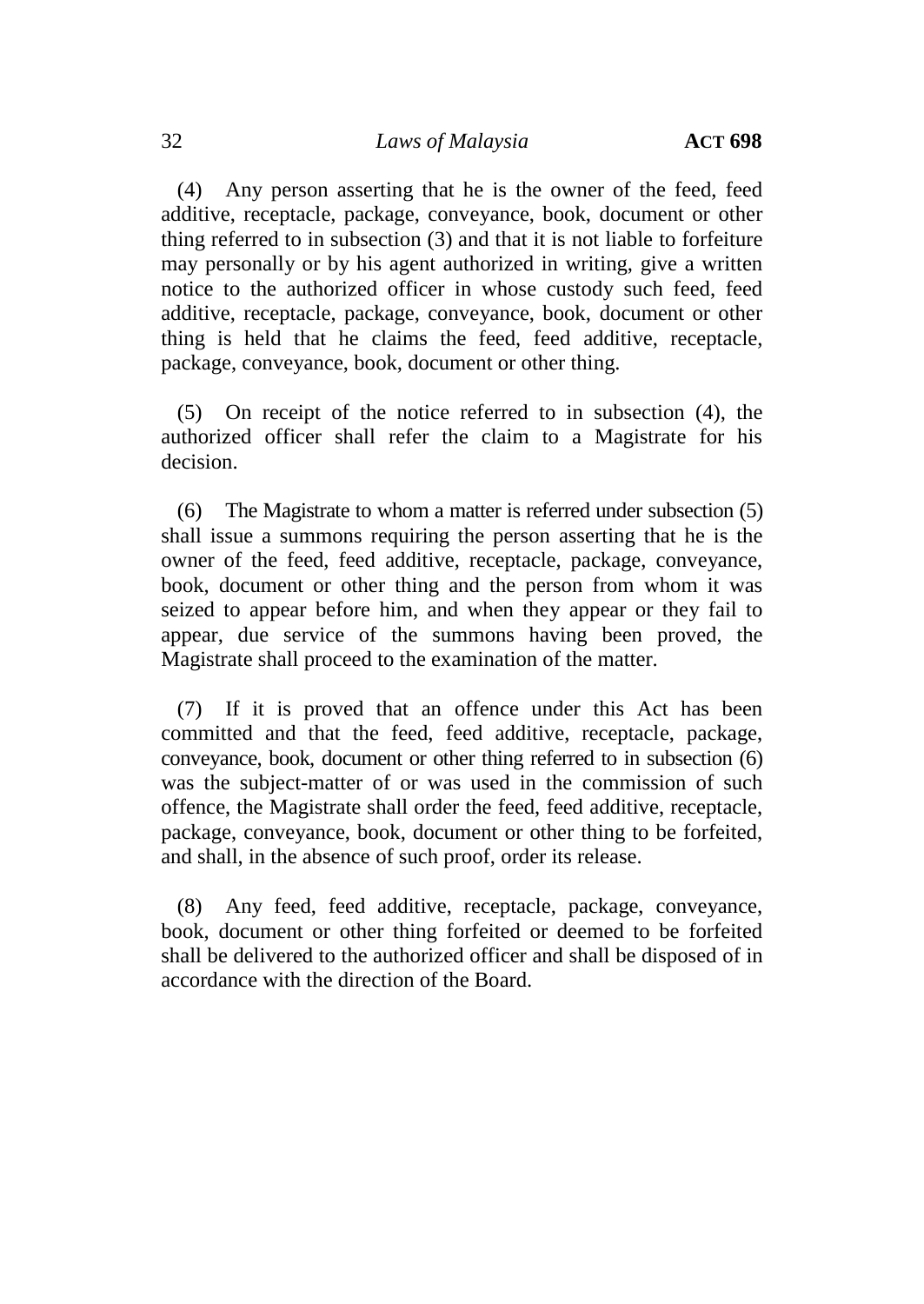#### PART VII

## GENERAL

#### **Offence by partner, agent or servant**

**41.** Any person who would have been liable to any penalty under this Act or any regulations made under this Act for any act, omission, neglect or default, if the act, omission, neglect or default is committed by him personally shall be liable to the same penalty if the act, omission, neglect or default was committed by his partner, agent or servant unless he proves―

- *(a)* that the act, omission, neglect or default was committed without his knowledge, consent or connivance; and
- *(b)* that he took all reasonable precautions and had exercised due diligence to prevent the act, omission, neglect or default.

## **Offence by body corporate**

**42.** Where a body corporate commits an offence under this Act or any regulations made under this Act, any person who at the time of the commission of the offence was a director, chief executive officer, manager, secretary or other similar officer of the body corporate or was purporting to act in any such capacity or was in any manner or to any extent responsible for the management of any of the affairs of the body corporate or was assisting in such management shall, as well as the body corporate, be deemed to have committed that offence unless he proves that the offence was committed without his knowledge, consent or connivance and that he had taken all reasonable precautions and had exercised due diligence to prevent the commission of the offence.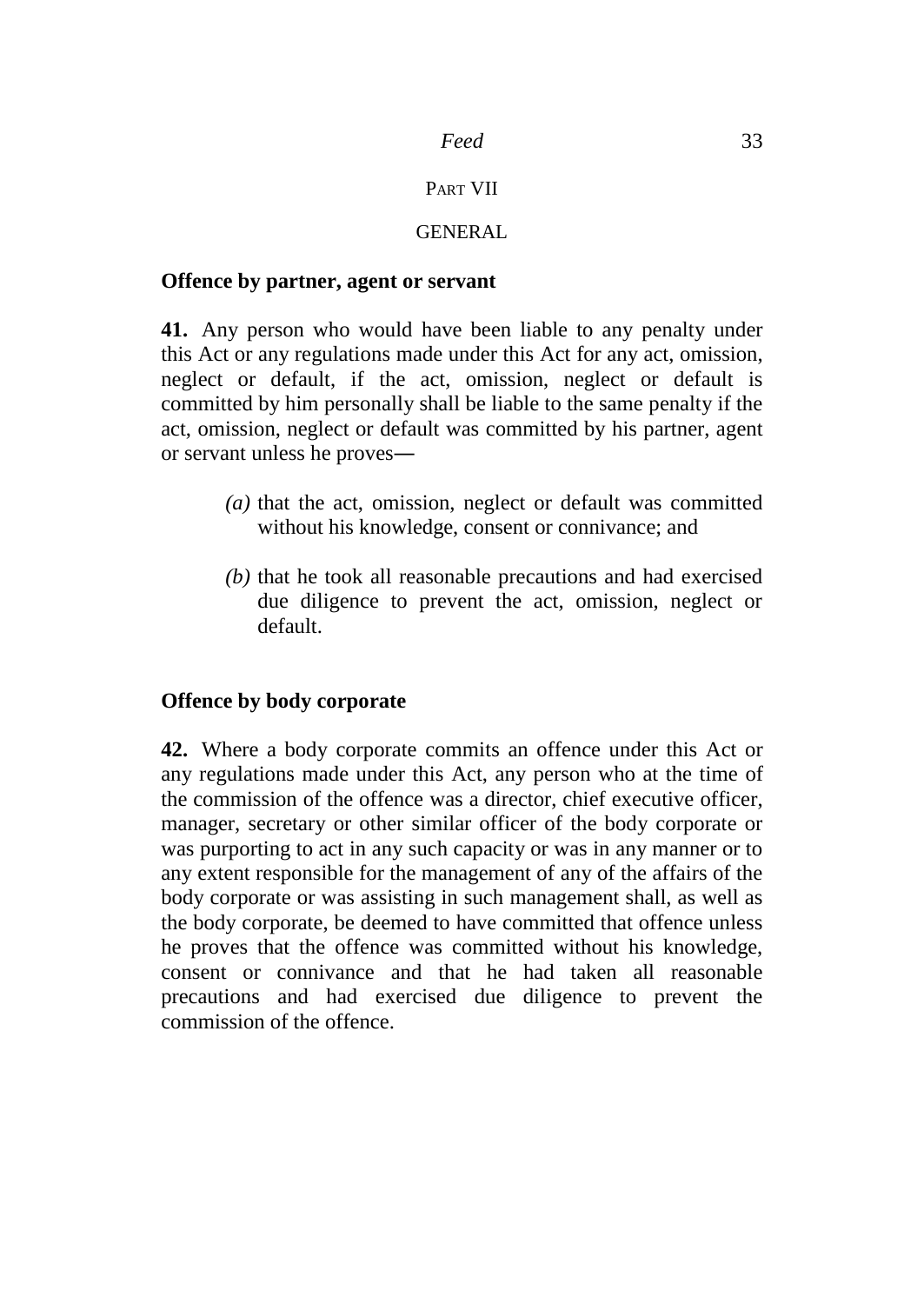## **Failure to comply with lawful order**

**43.** Any person who fails to comply with any written order issued by the Minister or the Board or any authorized officer commits an offence and shall, on conviction, be liable to a fine not exceeding five thousand ringgit or to imprisonment for a term not exceeding one month or to both, and for a second or subsequent offence, to a fine not exceeding ten thousand ringgit or to imprisonment for a term not exceeding three months or to both.

#### **Information and informer not to be disclosed**

**44.** (1) Except as provided in this section, no witness in any civil or criminal proceedings pursuant to this Act shall be obliged or permitted to disclose the name or address of any informer or the substance and nature of the information received from him or state any matter which might lead to his discovery.

(2) If a book or document which is in evidence or is liable to inspection in any civil or criminal proceedings contains any entry which might lead to his discovery, the court shall cause all such entries to be concealed from view or to be obliterated so far as may be necessary to protect the informer from discovery.

(3) If in a trial for an offence under this Act the court, after full inquiry into the case, is of the opinion that the informer willfully made in his complaint a material statement which he knew or believed to be false or did not believe to be true, or if in any other proceedings the court is of the opinion that justice cannot be fully done between the parties to the proceedings without the discovery of the informer, it shall be lawful for the court to require the production of the original complaint, if in writing, and permit an inquiry and require full disclosure concerning the informer.

#### **Protection against legal proceedings**

**45.** No action or prosecution shall be brought, instituted or maintained in any court against―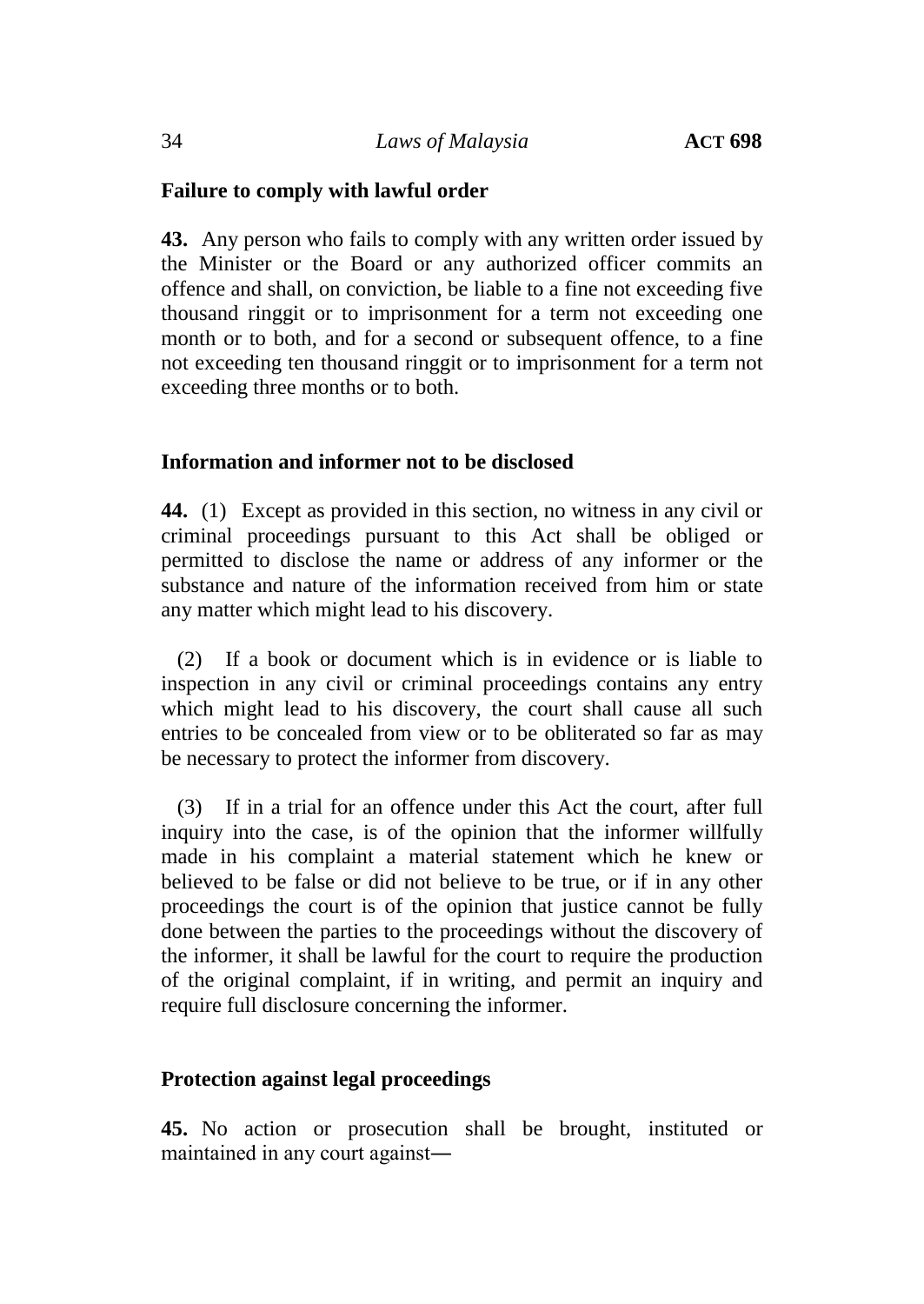- *(a)* any member of the Board, analyst or any authorized officer for or on account of or in respect of any act ordered or done for the purpose of carrying into effect of this Act; and
- *(b)* any other person for or an account of or in respect of any act done or purported to be done by him under the order, direction or instruction of the Minister, the Board or any officer duly authorized under this Act,

if the act was done in good faith and in a reasonable belief that it was necessary for the purpose intended to be served by it.

## **Compounding of offences**

**46.** (1) The authorized officer may, with the consent of the Public Prosecutor, compound any offence committed by any person under this Act or regulations made under it and prescribed by the Minister to be a compoundable offence by making a written offer to the person to compound the offence upon payment to the authorized officer of such amount not exceeding fifty per centum of the amount of maximum fine for that offence within the period specified in the offer.

(2) An offer under subsection (1) may be made at any time after the offence has been committed, but before any prosecution for it has been instituted.

(3) If the amount specified in the offer is not paid within the period specified in the offer or within such extended period as the authorized officer may grant, prosecution for the offence may be instituted at any time after that against the person to whom the offer was made.

(4) If an offence has been compounded under subsection (1), no prosecution shall be instituted in respect of the offence against the person to whom the offer to compound was made and any feed, feed additive or the proceeds of its sale, or any receptacle, package, conveyance, book, document or other thing seized in connection with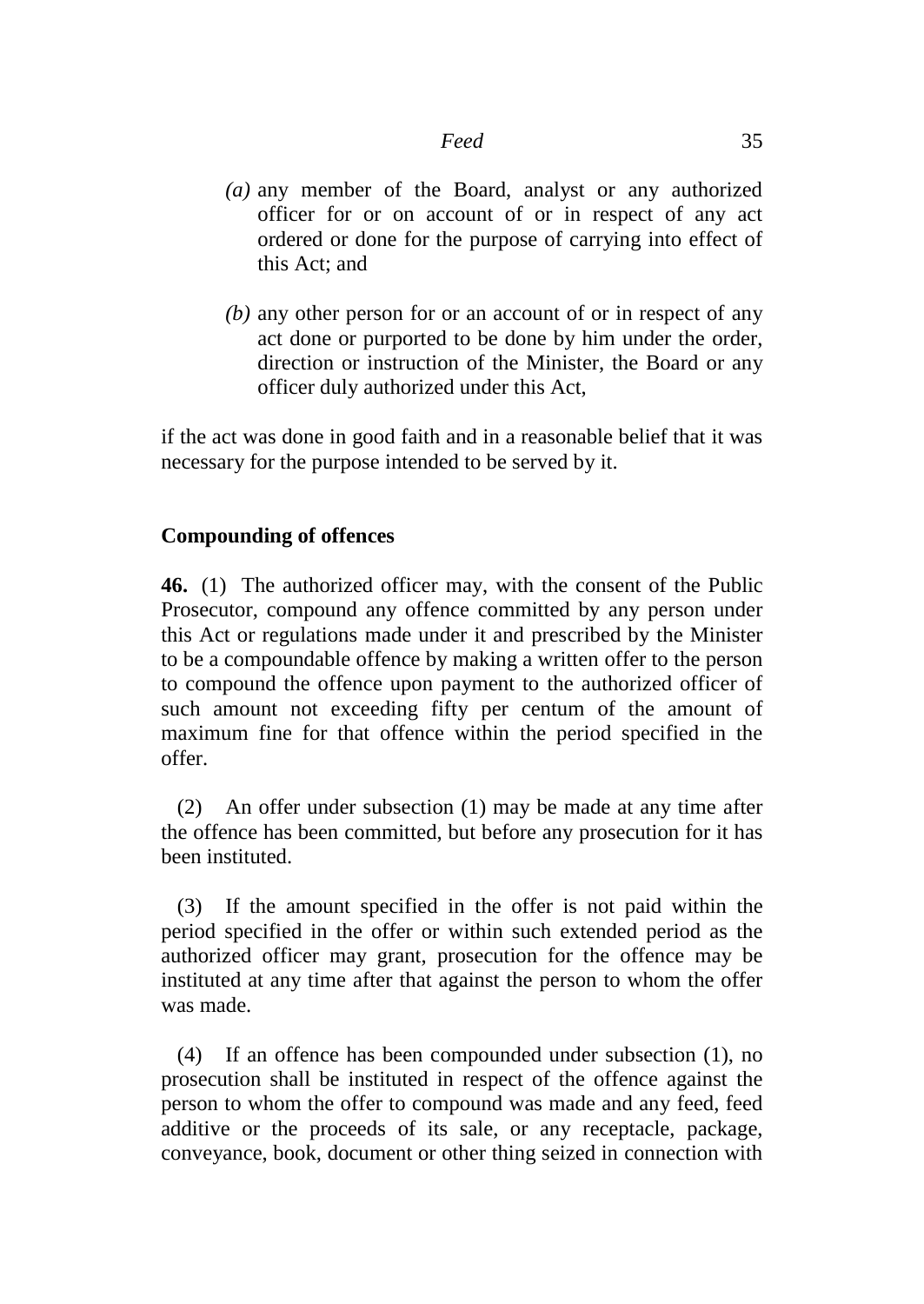the offence may be released or forfeited by the authorized officer in accordance with the terms and conditions of the compound.

#### **Giving or making false information or statement**

**47.** Any person who gives information or makes a statement on the requirement of this Act, that is false in any material particular, unless he proves that he did not know and had no reason to suspect that the information or statement is false and had taken all reasonable steps to ascertain the truth of the information or statement, commits an offence and shall, on conviction, be liable to a fine not exceeding ten thousand ringgit or to imprisonment for a term not exceeding three months or to both, and for a second or subsequent offence, to a fine not exceeding twenty thousand ringgit or to imprisonment for a term not exceeding six months or to both.

#### **Interference with official marks**

**48.** Any person who without authority opens, alters, breaks, removes or erases any mark, fastening or seal placed by an authorized officer pursuant to the provisions of this Act upon any feed or feed additive, or upon any package, place, door or opening containing or affording access to the feed or feed additive commits an offence and shall, on conviction, be liable to a fine not exceeding ten thousand ringgit or to imprisonment for a term not exceeding three months or to both, and for a second or subsequent offence, to a fine not exceeding twenty thousand ringgit or to imprisonment for a term not exceeding six months or to both.

#### **Obstruction of authorized officers in the execution of their duties**

**49.** Any person who obstructs or assaults any authorized officer in the execution of his duties under this Act commits an offence and shall, on conviction, be liable to a fine not exceeding ten thousand ringgit or to imprisonment for a term not exceeding three months or to both, and for a second or subsequent offence, to a fine not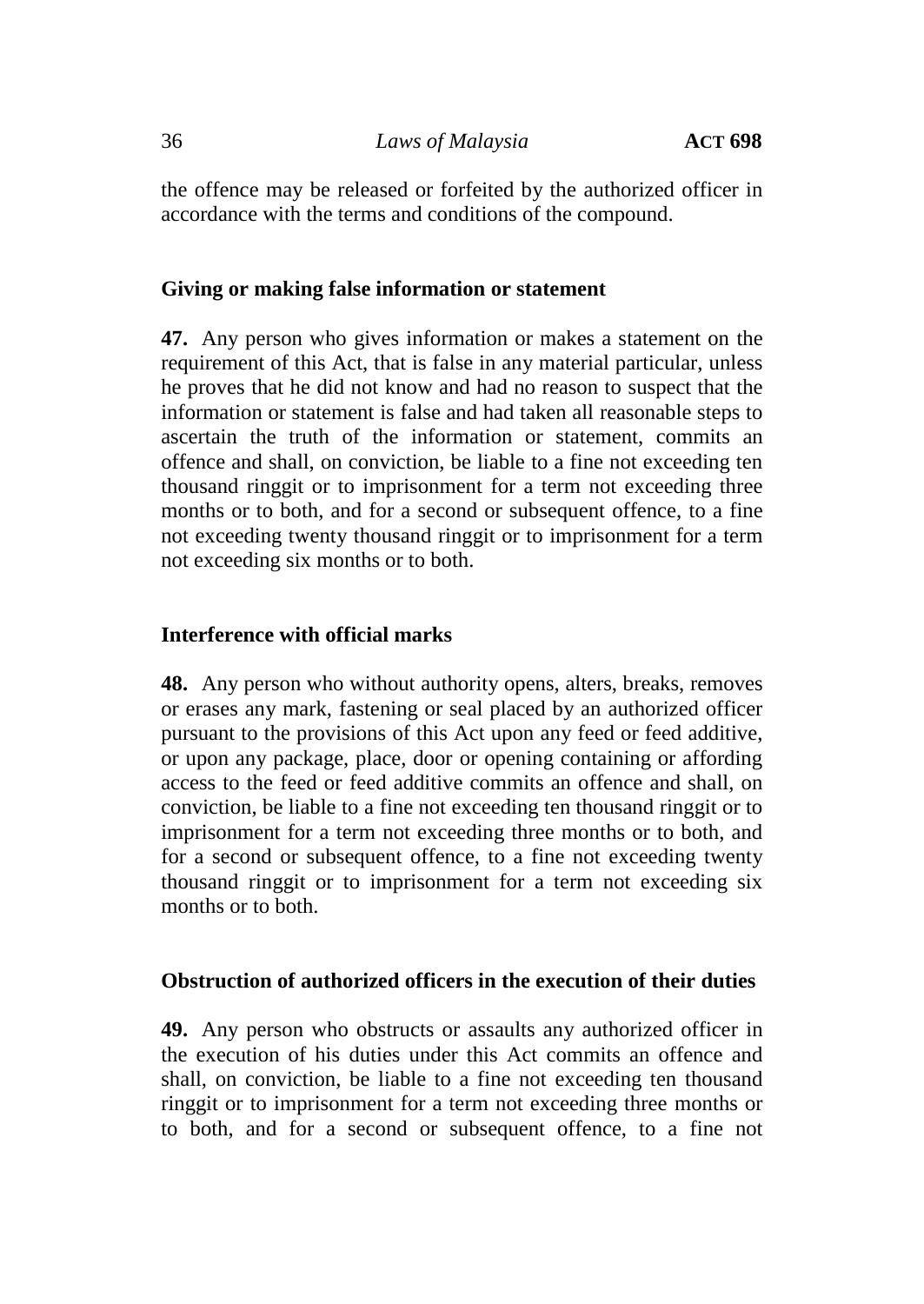exceeding twenty thousand ringgit or to imprisonment for a term not exceeding six months or to both.

## **Secrecy**

**50.** (1) Except for the purposes of this Act or for the purposes of any criminal proceedings under this Act, no authorized officer shall disclose any information relating to any matter which has been obtained by him in the course of his duties and which is not published in any *Gazette* pursuant to this Act.

(2) Any authorized officer who knowingly contravenes subsection (1) commits an offence and shall, on conviction, be liable to a fine not exceeding ten thousand ringgit or to imprisonment for a term not exceeding three months or to both, and for a second or subsequent offence, to a fine not exceeding twenty thousand ringgit or to imprisonment for a term not exceeding six months or to both.

## **Jurisdiction to try offences**

**51.** Notwithstanding any written law to the contrary, a Magistrate Court shall have jurisdiction to try any offence under this Act or any regulations made under this Act, and to impose full punishment for any such offence.

## **Prosecution**

**52.** No prosecution for an offence under this Act or any regulations made under this Act shall be instituted except by or with the written consent of the Public Prosecutor.

## **Power to make regulations**

**53.** (1) The Minister may, after consulting the Board, make such regulations as may be necessary or expedient for the purpose of carrying into effect the provisions of this Act.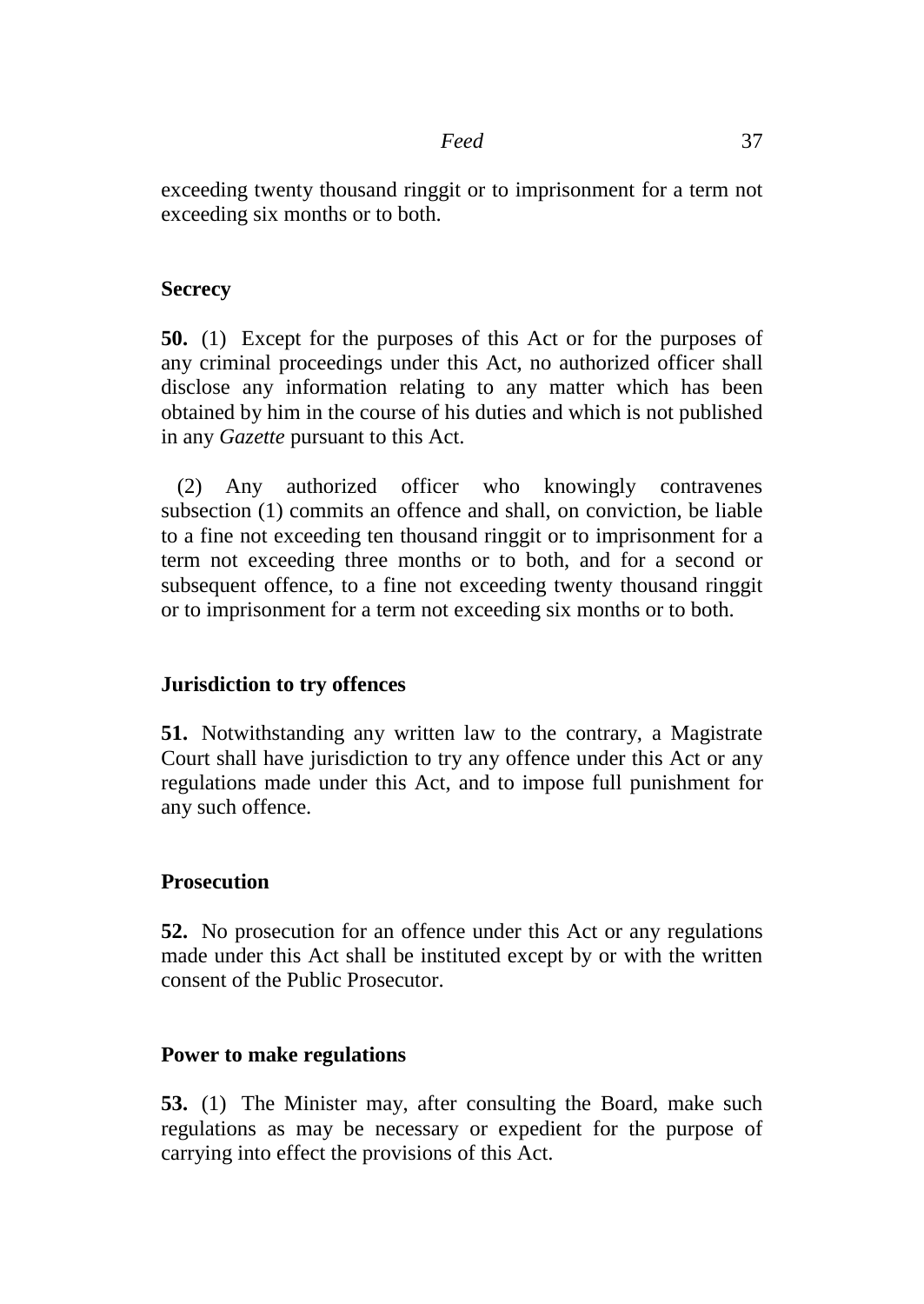(2) In particular, and without prejudice to the generality of subsection (1), regulations may be made for the following purposes:

- *(a)* to prescribe the analyst's qualifications, conduct and duties;
- *(b)* to prescribe all matters relating to application, renewal, suspension and revocation of licence to import feed or feed additive;
- *(c)* to prescribe the terms, conditions and restrictions of licence to import feed or feed additive;
- *(d)* to prescribe all matters relating to feed specifications and standards and make provisions for giving effect to such specifications and standards;
- *(e)* to prescribe all matters relating to the transporting, storing, keeping, labelling and packaging of feed or feed additive;
- *(f)* to prescribe all matters relating to the use of feed additive, antibiotics, hormones or other chemicals;
- *(g)* to regulate the manufacture, sale, advertisement and use of feed or feed additive;
- *(h)* to prescribe the method of analysis of feed and the form of certificate of analysis;
- *(i)* to designate laboratories and provide for its functions;
- *(j)* to prescribe the fees payable under this Act;
- *(k)* to prescribe the offences which may be compounded; and
- *(l)* to provide for such other matters as are contemplated by, or necessary for giving full effect to, the provisions of this Act and for their due administration.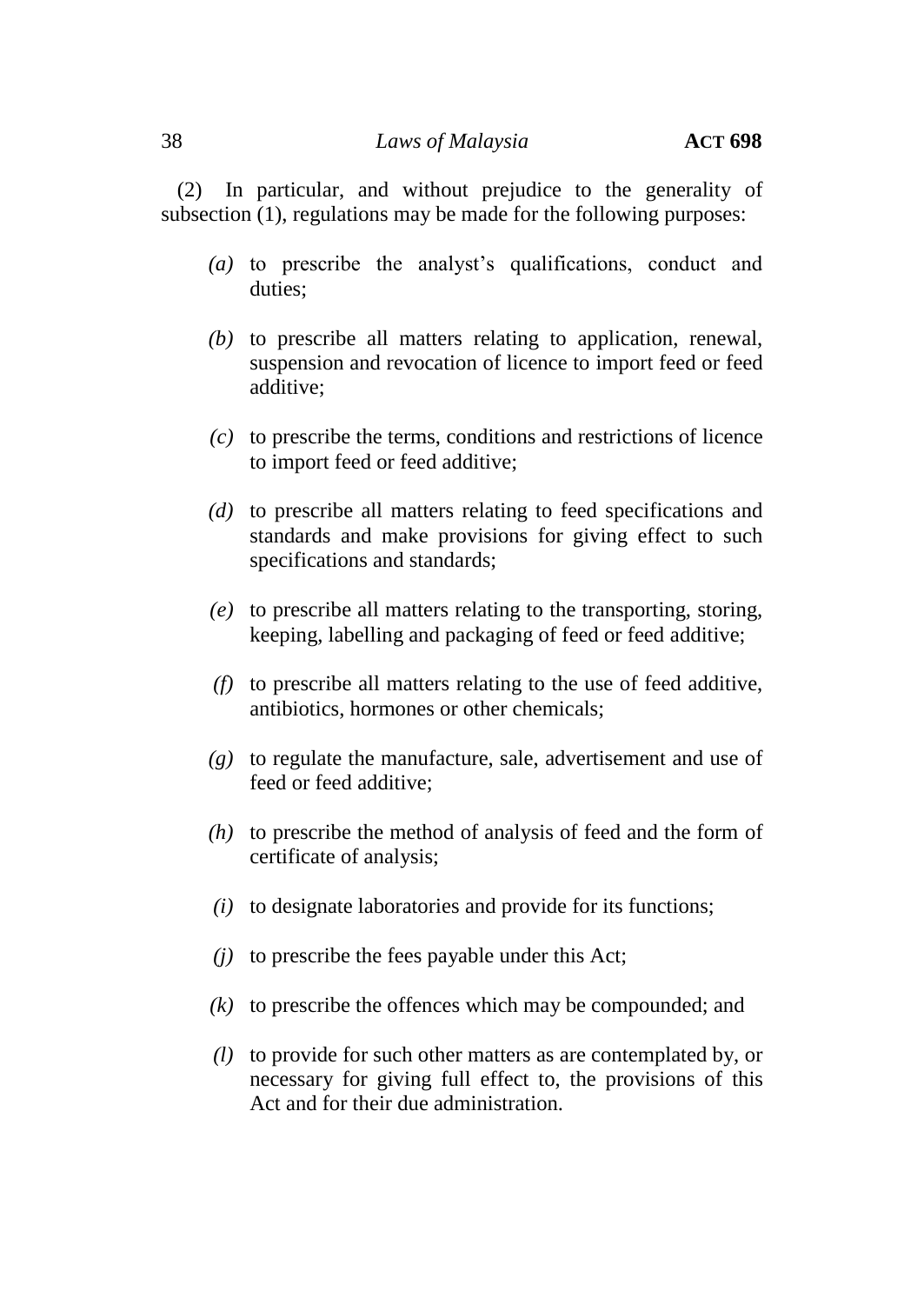(3) The regulations made under subsection (2) may prescribe any act in contravention of the regulations to be an offence and may prescribe penalties of a fine not exceeding ten thousand ringgit or imprisonment for a term not exceeding two years or both for such offence.

## **Transitional provisions**

**54.** (1) Any person who, on the date of the coming into operation of this Act, has been importing feed or feed additive and intends to continue importing feed or feed additive shall, within six months from the date of the coming into operation of this Act, apply for a licence under section 10.

(2) Upon receipt of an application under subsection (1) the Board shall issue an acknowledgement of receipt to such person.

(3) Where an application for a licence is refused, the Board shall send a notice to the applicant notifying the applicant of the refusal and the notice shall also direct the applicant to cease to carry out the importation of feed or feed additive within the period specified in the notice.

(4) Any person referred to in subsection (1) who is aggrieved by the decision of the Board in refusing to issue a licence to import feed or feed additive may appeal to the Minister under section 15.

(5) Any person referred to in subsection (1) may continue to undertake such activity pending determination of his application for a licence or of his appeal to the Minister.

\_\_\_\_\_\_\_\_\_\_\_\_\_\_\_\_\_\_\_\_\_\_\_\_\_\_\_\_\_\_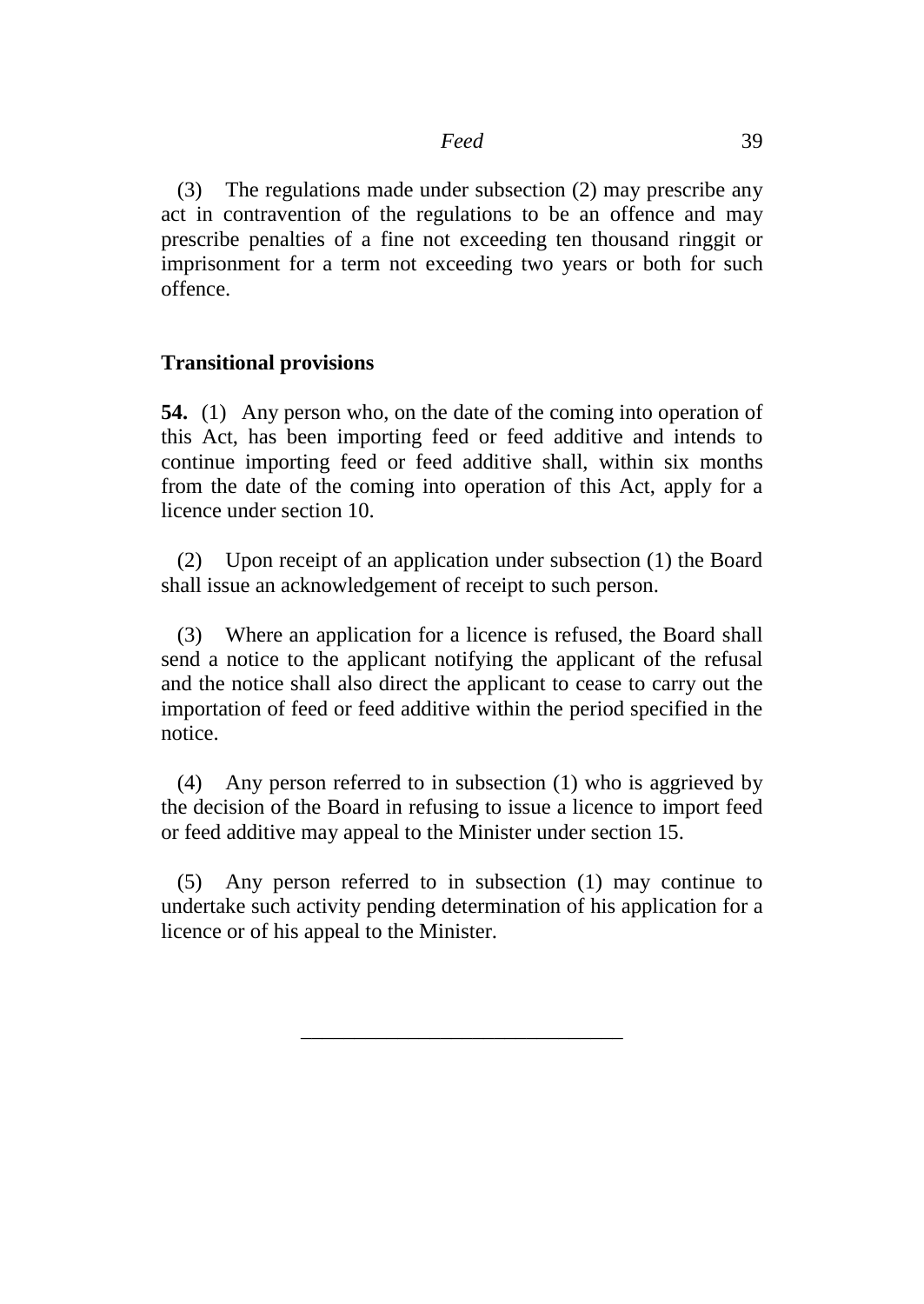# **LAWS OF MALAYSIA**

## **Act 698**

## **FEED ACT 2009**

## LIST OF AMENDMENTS

Amending law Short title In force from

–NIL–

 $\frac{1}{\sqrt{2}}$  ,  $\frac{1}{\sqrt{2}}$  ,  $\frac{1}{\sqrt{2}}$  ,  $\frac{1}{\sqrt{2}}$  ,  $\frac{1}{\sqrt{2}}$  ,  $\frac{1}{\sqrt{2}}$  ,  $\frac{1}{\sqrt{2}}$  ,  $\frac{1}{\sqrt{2}}$  ,  $\frac{1}{\sqrt{2}}$  ,  $\frac{1}{\sqrt{2}}$  ,  $\frac{1}{\sqrt{2}}$  ,  $\frac{1}{\sqrt{2}}$  ,  $\frac{1}{\sqrt{2}}$  ,  $\frac{1}{\sqrt{2}}$  ,  $\frac{1}{\sqrt{2}}$